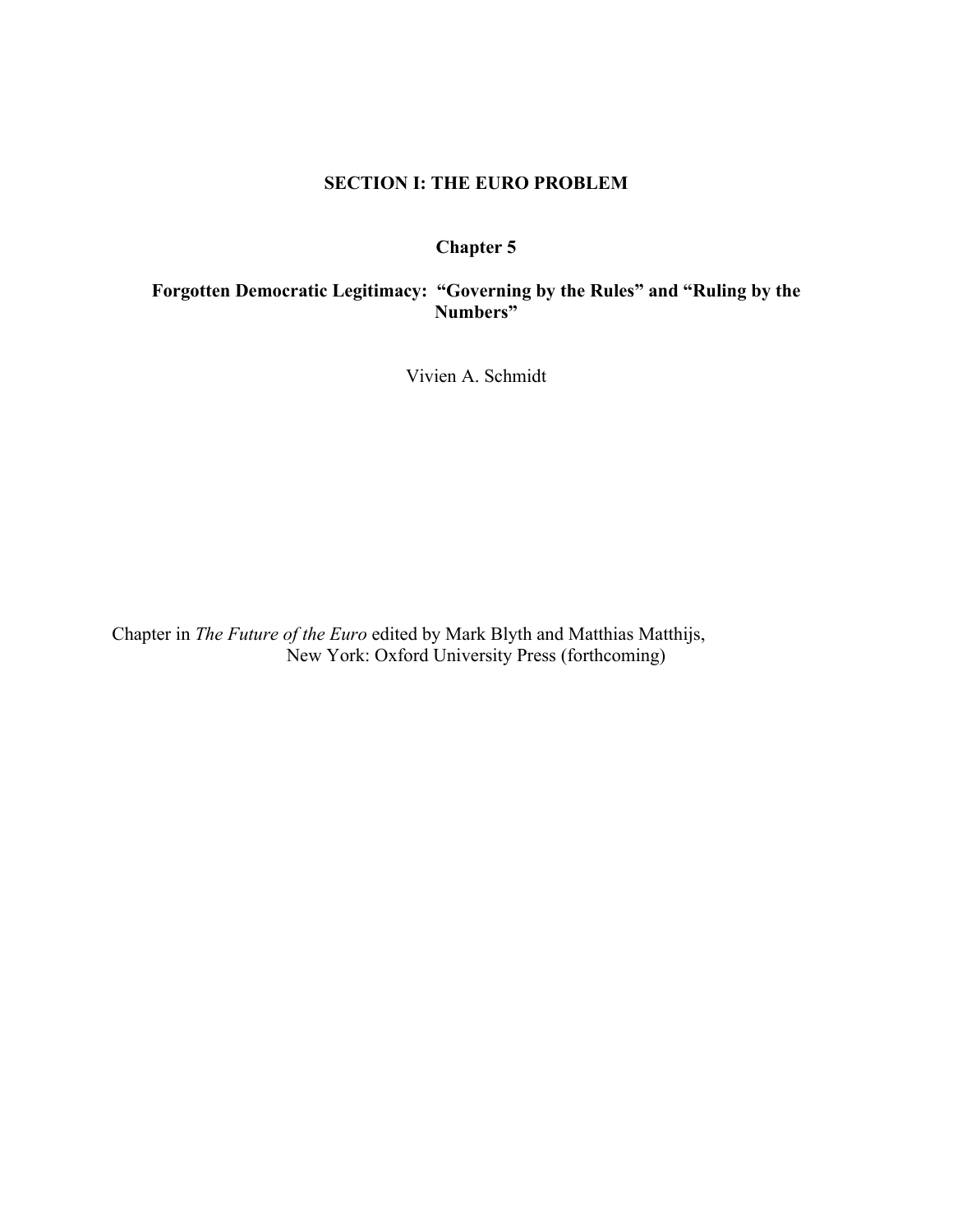#### **INTRODUCTION: 'GOVERNING BY THE RULES' AND 'RULING BY THE NUMBERS'**

During the euro's sovereign debt crisis, European leaders have become obsessed with rules, numbers, and pacts. This has reinforced an approach that began with the Maastricht Treaty in 1992, which set out numerical targets for inflation, deficits, and debt for member-states adopting the Single Currency, was formalized by the Stability and Growth Pact (SGP) of 1999, but accelerated during the Eurozone crisis beginning in 2010. In quick succession EU leaders signed up for the so-called 'Six-Pack,' the 'Two-Pack,' and the 'Fiscal Compact,' each more stringent on the nature of the rules, more restrictive with regard to the numbers, and more punitive for member-states that failed to meet the requirements. In the absence of any deeper political integration that could provide greater democratic representation and control over an everexpanding supranational governance, the EU has ended up with 'governing by the rules' and 'ruling by the numbers' in the Eurozone.

What has become clear as a result of the crisis of the Euro is that the EU is not just missing an economic union and a fiscal union; it is also missing a political union. During the crisis, the EU abandoned any pretense to respecting the long-standing 'democratic settlement' in which Commission, Council, and European Parliament all contributed in their different ways to decision-making via the 'Community Method.' Instead, Eurozone governance combined excessive intergovernmentalism—as EU member-state leaders generated the stability-based rules in the European Council while treating the Commission largely as a secretariat—with increased supranationalism. While the ECB pressed the member-states to engage in austerity and structural reform in a *quid pro quo* for its own more vigorous monetary interventions, the Commission gained enhanced budgetary oversight powers to apply the restrictive numerical targets. In all of this, moreover, the European Parliament was largely sidelined.

The resulting rules-based, numbers-focused governing of the Eurozone has not only generated problems for the European economy; it has also cast doubts on the European Union's democratic legitimacy and its social solidarity. Prior to the Euro Crisis, the debate remained open as to whether the EU suffered from a democratic deficit,<sup>1</sup> while many touted the success of the European 'Social Model.<sup>2</sup> No more, though diagnoses differ as to the reasons for the deficit and the failure of solidarity. Some fault the deleterious consequences of EU policies of austerity and 'structural reform,' in particular for the political economies of peripheral member-states.<sup>3</sup> Others decry the lack of citizen political engagement in, let alone impact on, EU decision-making, and worry about the concomitant rise in citizen disaffection accompanied by growing political volatility.4 Yet others blame the poor quality of EU policy processes, with the increase in supranational and intergovernmental rule to the detriment of the 'Community Method' and any significant involvement of the European Parliament (EP).<sup>5</sup>

These concerns about the impact of the Eurozone crisis on the legitimacy of EU policies, processes, and politics readily translate into concepts used by political analysts who explain the EU's democratic legitimacy in systems terms.<sup>6</sup> Questions about the legitimacy of Eurozone responses include those raised about the *output* performance of EU policies, the EU's *input* responsiveness to citizen politics, and the *throughput* quality of EU governance processes. The first two such legitimizing mechanisms are often seen to involve a trade-off in which more of the one can make up for less of the other;<sup>7</sup> there is no such trade-off for the third.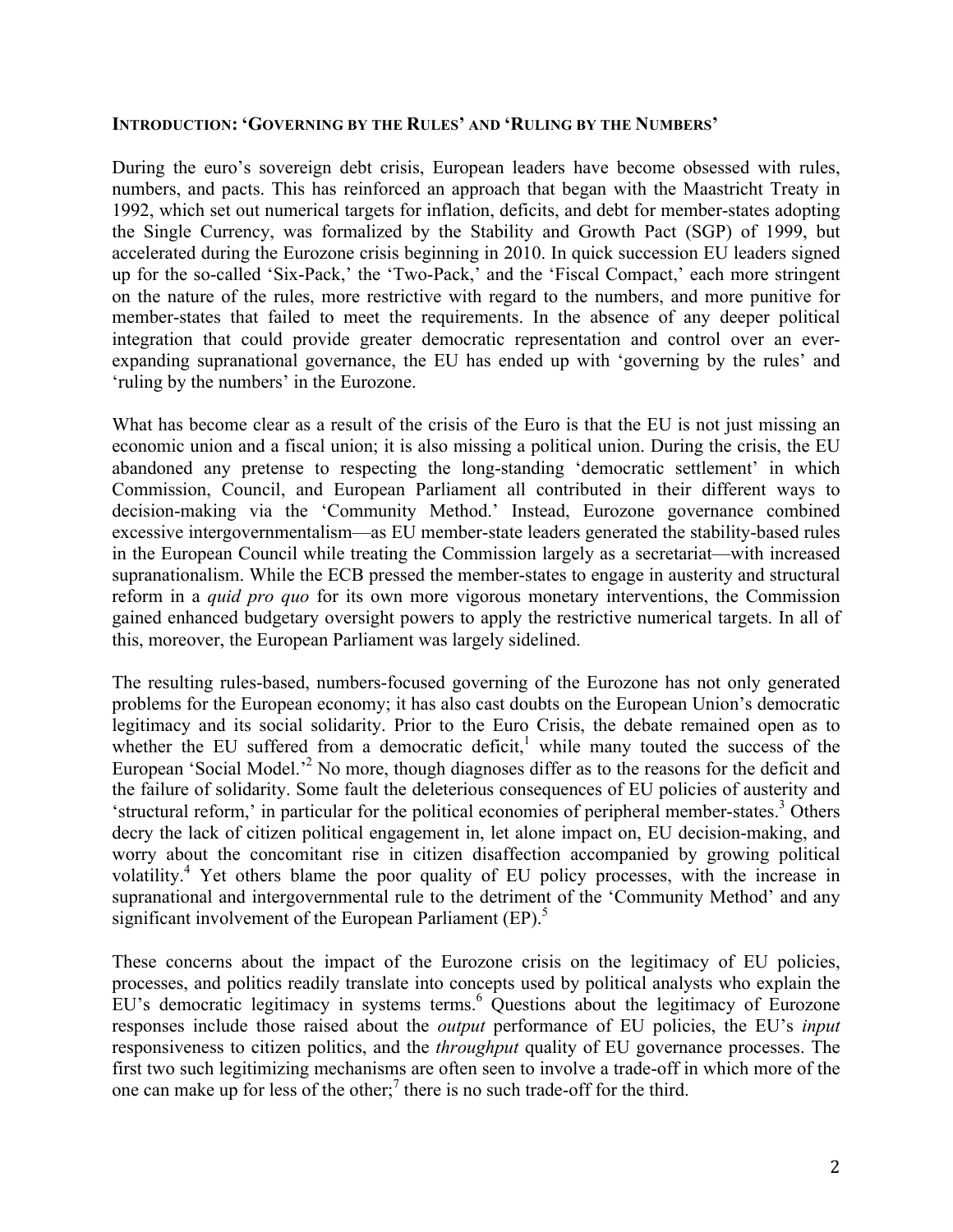Output legitimacy describes acceptance of the coercive powers of political authorities governing '*for* the people' so long as their exercise is seen to serve the common good of the polity and is constrained by the norms of the community. Input legitimacy represents the exercise of collective self-governing '*by* the people' so as to ensure political authorities' responsiveness to peoples' preferences, as shaped through political debate in a common public space and political competition in political institutions that ensure officials' accountability via general elections.<sup>8</sup> Another way of conceiving of this distinction is as the difference between political authorities engaged in 'responsible' as opposed to 'responsive' governing.<sup>9</sup> Either way, the interrelationship between the two legitimizing mechanisms can involve a trade-off whereby more *output* performance through effective policy outcomes can make up for less *input* responsiveness, i.e. less government attention to citizens' immediate concerns, as expressed in public debates and elections, or vice-versa.

Throughput legitimacy sits between the input and the output, in the 'black box' of governance.<sup>10</sup> It is dependent upon the quality of the policymaking processes, including the efficacy of the decision-making, the accountability of those engaged in making the decisions, the transparency of the information, and the processes' inclusiveness and openness to consultation with the interest groups of 'civil society.'<sup>11</sup> The quality of the governance processes, and not just the effectiveness of the outcomes or the responsiveness to citizen demands and expectations, has long been among the central ways in which EU institutional players have sought to counter claims about the poverty of the EU's input legitimacy and to reinforce claims to its output legitimacy. In so doing, they have operated under the assumption that good throughput may operate as a kind of '*cordon sanitaire'* for the EU, ensuring the legitimacy of EU level output and attention to input. But what they fail to recognize is that throughput quality does not involve the same kind of trade off as between output and input. Whereas little citizen input may be offset by effective policy output, and a lot of citizen input can legitimate a policy even if it is ineffective, better quality throughput does not make up for either bad output or minimal input however efficacious the rules, accountable the actors, or transparent, open, and accessible the process. But bad throughput—consisting of oppressive, incompetent, corrupt, or biased governance practices—is likely to undermine public perceptions of the legitimacy of EU governance, and it can even throw input and output into question by seeming to skew representative politics or taint policy solutions.<sup>12</sup>

Prior to the Eurozone's sovereign debt crisis, the EU seemed to do comparatively well in terms of Eurozone governance legitimacy. Because the EU seemed to have effective output and quality throughput, the minimal political input by citizens did not appear unduly problematic. But with the onset of the sovereign debt crisis in 2009/2010, all of this changed.<sup>13</sup> Output legitimacy plummeted as policies pushing austerity and structural reform led to recession rather than growth. Input legitimacy has been at risk as citizens have become increasingly disaffected from the EU, if not euro-skeptic, as well as from their national governments as they perceive that policies made at the EU level cannot be changed via national politics. And throughput legitimacy has been compromised by the inefficacy of rescue plans that were too long delayed and only slowly operationalized as well as by the fact that EU institutional actors seemed more focused on reinforcing the restrictive throughput rules and numbers than on producing better policy output or increasing their responsiveness to citizen input.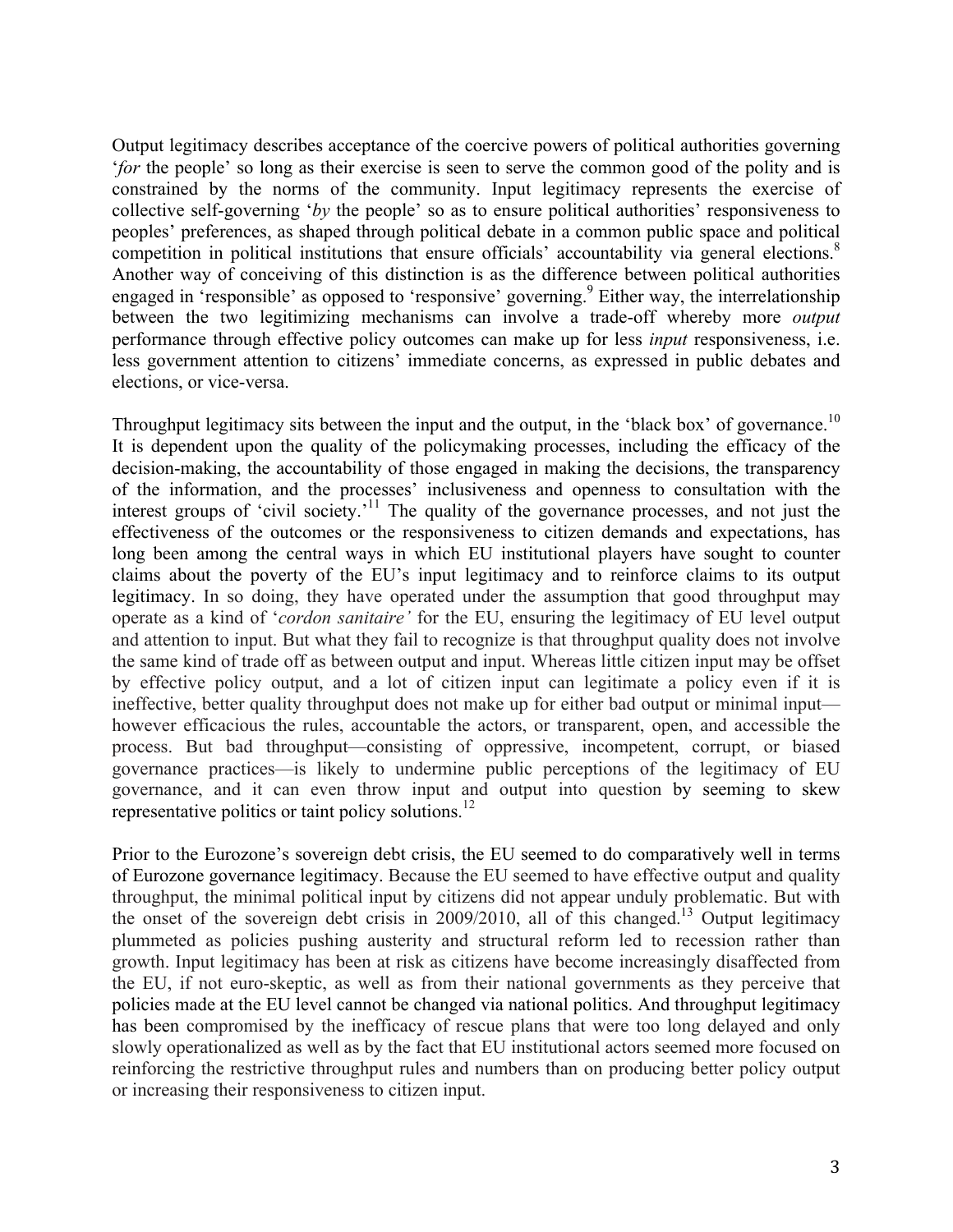Only relatively recently has the EU responded in any significant way to the bad output results and the worsening input politics—by reinterpreting the throughput rules. But although such reinterpretations may indeed ameliorate the situation, they at the same time engender a further problem of legitimacy. In a system in which the obsession with 'governing by the rules and ruling by the numbers' has created an increasingly rigid system of packs, pacts, and compacts, any exercise in political or administrative discretion demands rules for stretching or breaking the rules—or at the very least agreement on who has the authority to make or break those rules.<sup>14</sup> This may help explain why Eurozone institutional actors lately have tended to engage in a discourse that denies that they are actually altering the rules even though they are.

But why, one might ask, do EU institutional actors not then just change the rules? The obstacles come not only from the continuing divergence in policy preferences, in particular between core and periphery countries, or from differing philosophical ideas about how to govern the economy, which pits neo-Keynesians against neo-liberals and ordo-liberals. The obstacles also come from the constitutional and legal dimensions of the EU that make changing the (throughput) rules extremely difficult, not to mention building a fuller political union in response to the failures of input responsive politics and output policy performance. Even were member-states' leaders to be in greater agreement, the rules by which the EU governs the economy are extremely difficult to change formally, once agreed. Unanimity rules for treaties makes coordinating agreement on what to do, let alone how to do it, very difficult, while changing the rules, once agreed, is even more difficult as a result of the EU's 'joint decision trap.'<sup>15</sup>

Finally, moving toward any deeper form of economic integration or greater political union has significant implications not only for economic arenas in which the member-states have heretofore retained national sovereignty—such as in fiscal policy, as discussed by Erik Jones in his chapter—but also for political arenas central to the functioning of national democracy. Any further reinforcement of EU level oversight over national macroeconomic policies or budgets, whatever the necessity or appropriateness in light of the Eurozone crisis, reduces even further not only national governmental and parliamentary responsibility for these central policy functions but also their potential responsiveness to the concerns and demands of their national constituencies.

#### **THE OUTPUT LEGITIMACY OF EURO CRISIS POLICIES**

Output legitimacy is a performance criterion focused on policy effectiveness. During the Eurozone crisis, by most economic measures, EU institutional actors failed the test of output legitimacy. Although there have been institutional innovations, these have come very slowly, and have done the minimal, with more focus on instilling discipline than on solving the crisis once and for all. As a result, the economic crisis has gone on and on, while unemployment, poverty, and inequality have been on the rise.

#### *Euro-Crisis Policy Content and Rationale*

EU institutional actors' main responses to the euro crisis involved setting up loan guarantee mechanisms to shield countries under pressure from the markets, underpinned by intergovernmental agreements (inside or outside the treaties) plus legislative acts that served to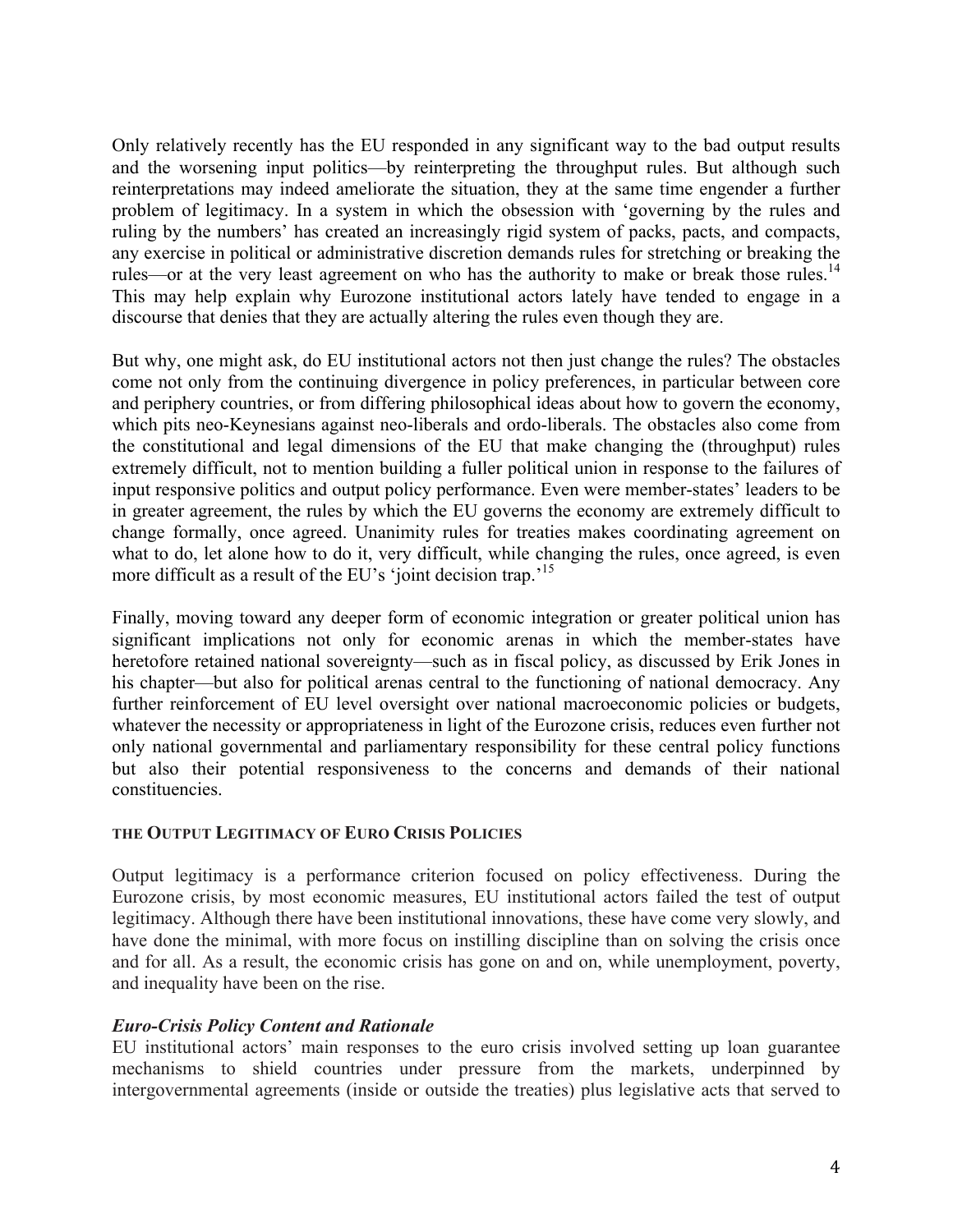reinforce the governance rules first set by the Maastricht Treaty and the SGP. Although many policy solutions to the crisis were proposed—e.g., Eurobonds to mutualize debt, a 'European Debt Agency' to issue bonds for countries in trouble, a European Monetary Fund to rescue countries in trouble—Eurozone governments did the minimum. They agreed to the Greek loan bailout and a temporary loan guarantee fund, the European Financial Stability Facility (EFSF), for countries in danger of contagion from the crisis in May 2010; a more permanent European Stability Mechanism (ESM), first discussed in 2010, which came into operation in 2013; and a half-baked Banking Union, set up during 2013.

In exchange for the minimal 'economic solidarity' embodied by these rescue mechanisms came ever more stringent rules and restrictive numbers for all member-states. First came an intergovernmental agreement that established the 'European Semester,' a framework through which to coordinate member-state budgetary and economic policies, which gave the Commission increasing oversight and sanctioning powers. The first major legislative act was the Six-Pack, which provided stronger fiscal and economic surveillance under a new 'Macroeconomic Imbalance Procedure' (MIP) for all 28 member-states. It more clearly specified how to quantify and operationalize the debt criterion in the 'Excessive Debt Procedure' (EDT) at the same time that it instituted a kind of reverse qualified majority voting (RQMV), whereby a Commission decision would be considered adopted unless it was overturned by a qualified majority of the Council. The 'Fiscal Compact' which followed was an intergovernmental agreement that mandated even stricter budgetary discipline, with member-state signatories expected to enshrine balanced budget rules in national law, preferably constitutional (sometimes called the 'Golden Rule'), to be monitored not only by EU institutions but also 'at the national level by independent institutions.' The subsequent legislative Two-Pack specified further the modalities of surveillance of national governments' budgets by the Commission, along with a timetable that amended that of the European Semester. Moreover, for countries experiencing or threatened with financial difficulties, the Commission would engage in enhanced and on-going surveillance.

The principles underlying these agreements were largely based on the 'Brussels-Frankfurt consensus,' which has three basic tenets for Eurozone economic policy: stable money, to be guaranteed by the ECB's role in fighting inflation and ensuring price stability; sound finances, to be assured by the member-states, which were to eschew 'excessive' deficits and debt; and efficient local labor markets, to be carried out by the member-states, with each country responsible for making its own labor markets and welfare state 'competitive' in whichever way it could.<sup>16</sup> This consensus combines an *ordo*-liberal philosophy focused on the need to impose austerity in order to ensure stable money and sound finance via rules-based governance with a *neo*-liberal philosophy focused on 'structural reform' of labor markets and welfare states as the answer to problems of growth. $^{17}$ 

EU institutional actors' rationale for instituting the increasingly strict rules-based governance followed from their interpretation of the crisis from the very beginning as a failure to follow the rules of the SGP, which had consecrated the Brussels-Frankfurt consensus on Eurozone economic policy.<sup>18</sup> Seemingly forgotten were the real reasons for the crisis detailed in this volume's contributions, including the massive overstretch of the banks and the accumulation of private debt by households; ECB inflation-targeting, which produced increasing divergence rather than convergence; the weakness of euro-governance institutions that failed to recognize,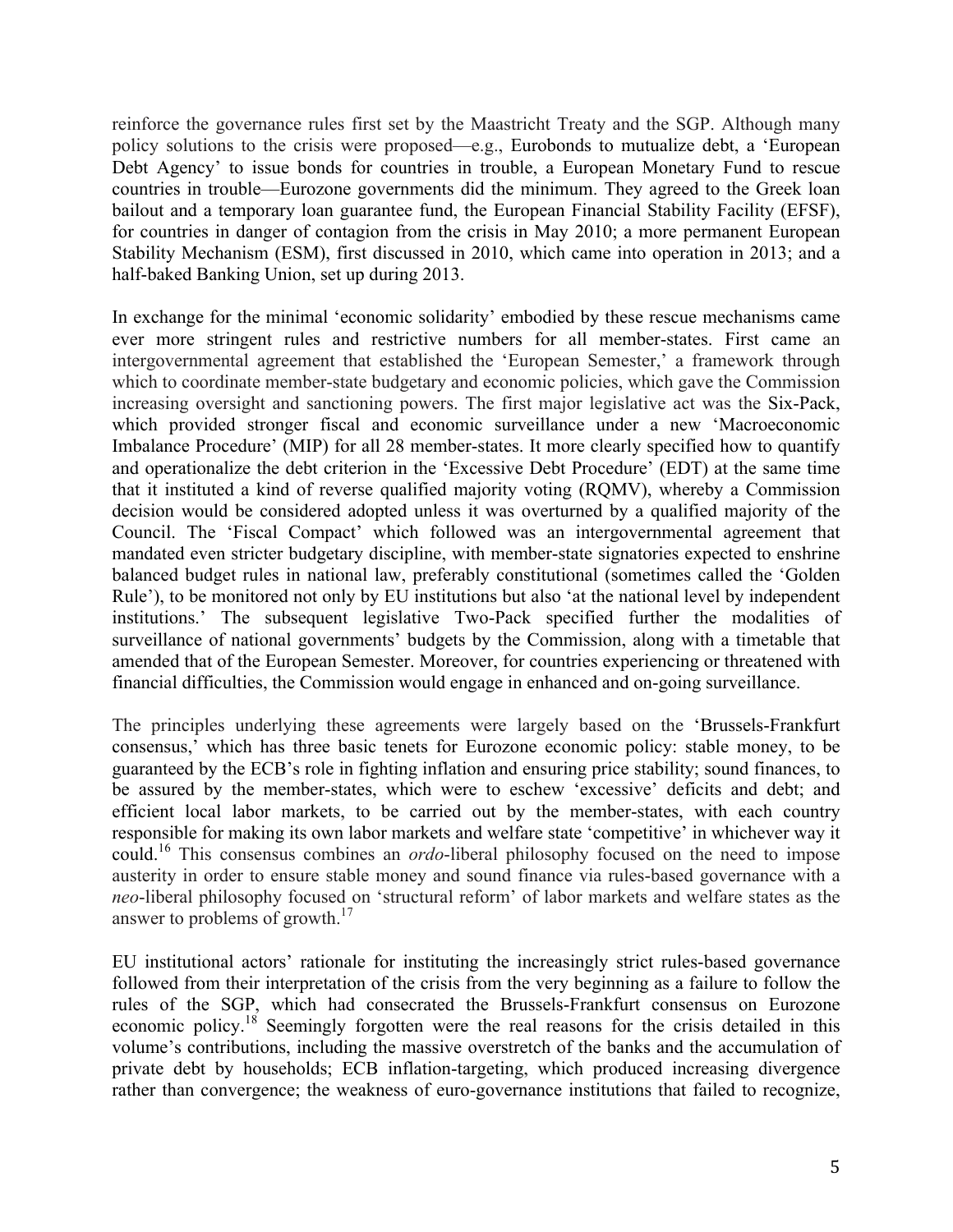let alone warn, member-states of the dangers of over-heating real estate markets or to exercise sufficient oversight not just over national finances but also over international banks.

It was as if EU institutional actors had caught a major case of collective amnesia in 2009 and  $2010$ ,<sup>19</sup> as they painted the crisis as caused by public profligacy rather than of private debt, in what Mark Blyth has called "the greatest 'bait and switch' in history."<sup>20</sup> The narrative that stuck, in particular in Germany, was about the profligacy of the 'lazy Greeks' versus 'Germans who save,' which was then generalized to all the countries in trouble.<sup>21</sup> The framing of the crisis as one of public debt in the periphery fueled resistance to any form of 'transfer union,' in which Northern Europeans would pay for debts accrued in the South, and closed off remedies such as Eurobonds or a European Monetary Fund.<sup>22</sup> The reality was of course very different, since although Greece had indeed been profligate in terms of its public spending, the private sector was the main culprit in all the other countries, whether in terms of over-leveraged banks or households. This included some of those hardest hit by the crisis, such as Spain and Ireland, the governments of which had been scrupulous before the crisis in maintaining low public deficits and reducing their sovereign debt.

### *Euro-Crisis Policy Performance*

With regard to their output performance, the rules-based austerity policies have appeared at best to be ineffective, at worst to have exacerbated the crisis. Most of the economic indicators of performance dropped significantly across the Eurozone while unemployment reached record highs (12.2 percent in 2013), with many countries much higher (e.g., topping 25 percent in Greece and Spain).<sup>23</sup> Moreover, social solidarity has been in increasingly short supply, in particular because conditionality for program countries has for the most part led to across-theboard cuts in pensions, health care, and the social safety net. Close to a quarter of the EU population was at risk of poverty or social exclusion in 2012, while on average 10 percent of the population of the EU was severely materially deprived, with higher numbers in particular in Eastern Europe and in Greece.<sup>24</sup>

A Council of Europe report in late 2013 concluded that austerity programs in response to the crisis had undermined human rights in key areas, largely as a result of public social spending cuts, and especially in countries under international bailout programs. The report in particular condemned increasing homelessness in Southern Europe, Ireland, and the UK; failures to provide adequate safeguards to ensure access to the minimum essential levels of food—as governments limited food subsidies—and even of water in the case of Ireland. The Troika demanded that public spending in these areas in program countries not exceed 6 percent of GDP.<sup>25</sup>

Critics had warned about the likelihood of such outcomes almost from the very start of the Eurozone response to the crisis. First, economic policies focused on financial stability that assume all countries can tighten their belts at the same time to become more 'competitive' ignore the interdependence of surplus and deficit countries and the moving average problem at the heart of such efforts.<sup>26</sup> Second is the very structure of the Eurozone, as a non-optimal currency area in which a monetary policy focused on price stability can only lead to continued divergence rather than convergence, $27$  and which would logically push Southern European member-states into a never-ending downward spiral of wage repression accompanied by the suppression of social and political democracy if they were left without the ability to devalue or to run deficits.<sup>28</sup> Third is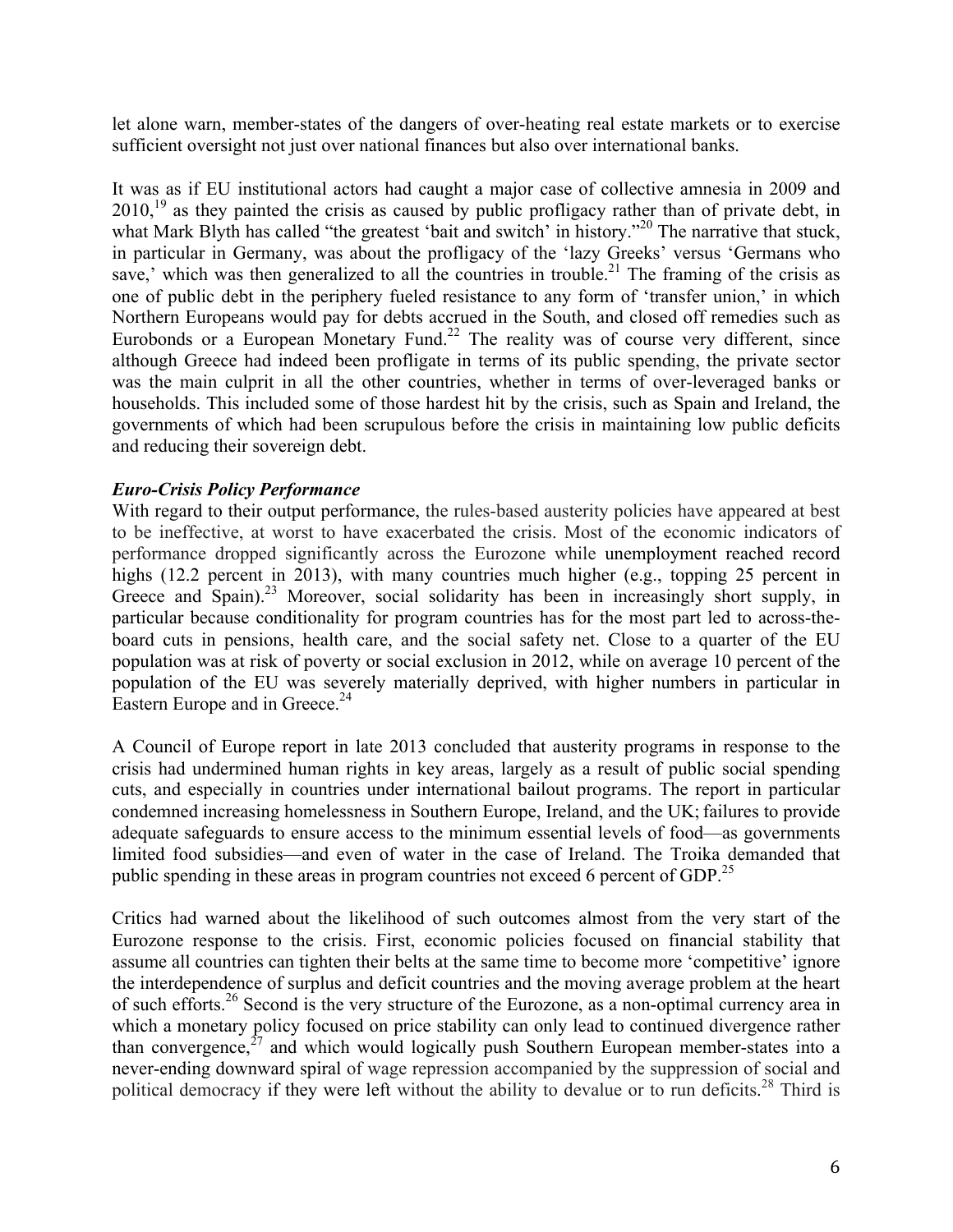what Erik Jones in chapter 3 calls the 'forgotten financial union,<sup>29</sup> and in particular the incompleteness of the risk pool and insurance mechanism that was put in place more by default than design to respond to the pressures of global financial markets and the challenges of global competition. $30$ 

Only as the economic output results continued to deteriorate, with unemployment skyrocketing and growth plummeting, did calls for changes in policies come to be voiced. Growth finally became a matter of debate among EU leaders beginning in late 2011, when the newly appointed technocratic Italian Prime Minister, Mario Monti, started talking about the need to focus on growth, and was quickly followed by the campaign discourse of French Socialist presidential candidate François Hollande in early 2012. This had the advantage of revealing that the policies presented as apolitical technocratic solutions that would produce optimum output performance were actually political, and conservative, and that politics therefore also exists at the EU level.<sup>31</sup> But it has been EU politics at the mercy – and the calendar – of national politics. And the discourse did nothing to change the ordo- and neoliberal cast of the policies, which were equally implemented by Monti and Hollande.

Not until Spring 2013 was there a clear call to action, in particular with the need to address youth unemployment. Moreover, a report by the IMF in June most significantly admitted that it had made major mistakes in the bailout of Greece, in particular by assuming that severe austerity would lead in short order to growth, in light of the failure to restructure Greek debt.<sup>32</sup> But although by summer 2013 the Commission and EU leaders had all switched to a discourse that focused on growth, it remained mostly empty rhetoric. No measures other than a paltry youth employment scheme had been voted while EU institutional actors for the most part continued to insist that the way to growth was through structural reform. The only new initiatives, moreover, continued to focus on reinforcing the rules.

Most notable was a proposal introduced in the 'Four Presidents' Report' of December 2012,<sup>33</sup> and reinforced by a joint letter from French and German leaders in May 2013 calling for 'contracts' signed between member-state and the Commission.<sup>34</sup> By December 2013, however, the European Council rebuffed Merkel's continued push for such contracts. Moreover, with the arrival of a new Italian Prime Minister Renzi, a more focused discussion of growth returned, along with a push for greater flexibility in the application of the rules. Now, in place of the earlier arguments for increasing EU level capacity to invest so as to jump start growth, came pressure to enable member-states to invest, by easing the rules, both in terms of slowing the pace of deficit reduction and of not counting investment in growth-enhancing areas against the deficit. As of June 2014, however, nothing had been formally changed, nor was it likely to as Merkel in a speech to the Bundestag insisted that there was no need to change the rules since the Stability and Growth Pact already contained all the necessary flexibility. But this at least seemed to open the way to greater informal reinterpretation of the rules.

### **EURO CRISIS POLITICS AND INPUT LEGITIMACY**

Input legitimacy is a criterion focused on citizens' political attitudes and engagement. Much like output legitimacy during the euro crisis, input legitimacy has deteriorated. As the output performance of Eurozone policies has worsened while the hierarchical controls of the EU over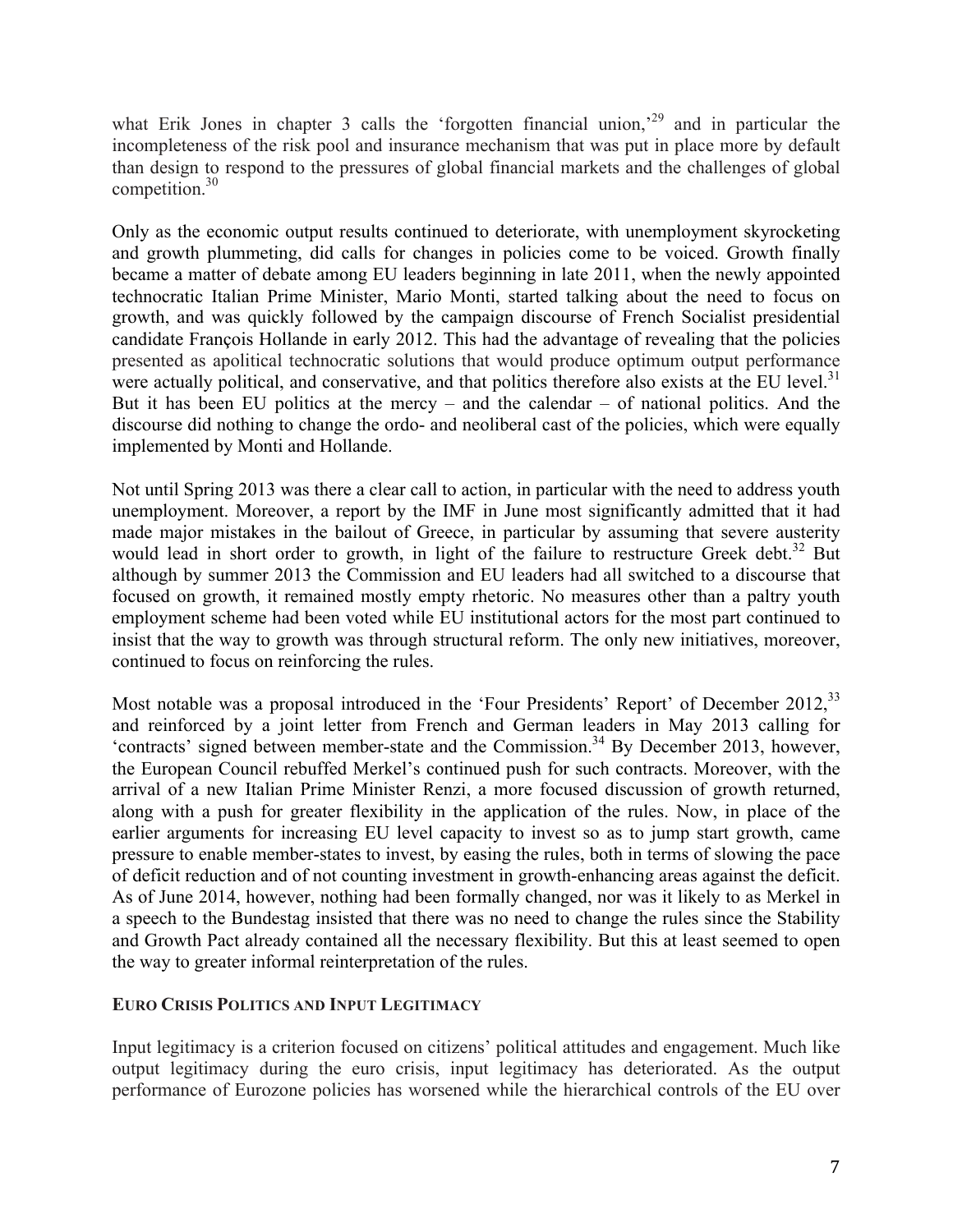national economic governance have tightened, citizens' attitudes towards both their national governments and EU governance have declined dramatically, in lock step with their economies. This has been most evident in the increasing turnover of incumbent governments, the rise of new parties on the extremes, and a growing loss of trust in the EU as well as in national governments. But while citizens tend to see the EU level as the producer of 'responsible' output policies, to the detriment of 'responsive' national level input politics, EU institutional actors nonetheless see themselves as having their own EU level sources of input legitimacy along with their trade-offs with output legitimacy. But these, too, have come in for increasing criticism as a result of the Eurozone crisis.

### *Euro-Crisis Challenges to EU Input Legitimacy*

Of all the EU level institutional actors, the European Council has claimed for itself the greatest input legitimacy during the crisis, and has acted accordingly by increasing its intergovernmental decision-making to the detriment of the Community Method, in which the Commission and the EP would also have had substantial decision-making input. The argument articulated by Council members was that they, as the elected representatives of the citizens, could best represent their constituencies in the process of intergovernmental decision-making in the Council. German Chancellor Merkel, for example, explicitly commended this new "Union Method" in 2010,<sup>35</sup> as did French President Sarkozy in 2011, who defined a more democratic Europe as "a Europe in which its political leaders decide."<sup>36</sup>

But what EU member-state leaders fail to recognize is that leaving the bulk of decision-making to the intergovernmentalism of the European Council and EU Summits – however crucial it may appear in the heat of the crisis – is actually the least input legitimate of processes. For one, indirect input can confer legitimacy only on decisions to which leaders agree for their own citizens, not those that they would impose on other member-states' citizens. But even if it were legitimate for member-states to agree to legally binding austerity measures for everyone, delegating to their agent (i.e., the Commission) the discretionary authority to implement such rules is not similarly legitimate, given the necessarily ad hoc nature of the specific application of those rules to any given country.<sup>37</sup> For two, the Council is not a representative arena as such. Rather, it is more like an international treaty body, in which intergovernmental negotiation gives those leaders with the greatest bargaining power (read Germany) an undemocratic advantage in the closed door negotiating sessions of the Council, as will be elaborated below.

In contrast, the European Parliament, the most legitimate in theory because directly elected by the citizens, suffers in practice from the fact that it remains largely invisible or irrelevant to the majority of EU citizens. This has been borne out in the increasingly high rates of abstention over time from voting in EP elections (going from a 62% participation rate in 1979 to an all-time low in 2009 of 43 percent), in what have long been characterized as 'second order' elections in which national political concerns have dominated political debate and voting behavior.<sup>38</sup> It has also been demonstrated in focus group research,<sup>39</sup> as well as in Eurobarometer polls over the years.

The EP elections in 2014 did not do much to reverse this trend, but they did stop the erosion in participation (the rate was only a half point lower, at 42.54% in 2014) and marginally reduced the second-order nature of the election. Although national political concerns continued to dominate the vote, the debate was more centered on European issues. Moreover, there was a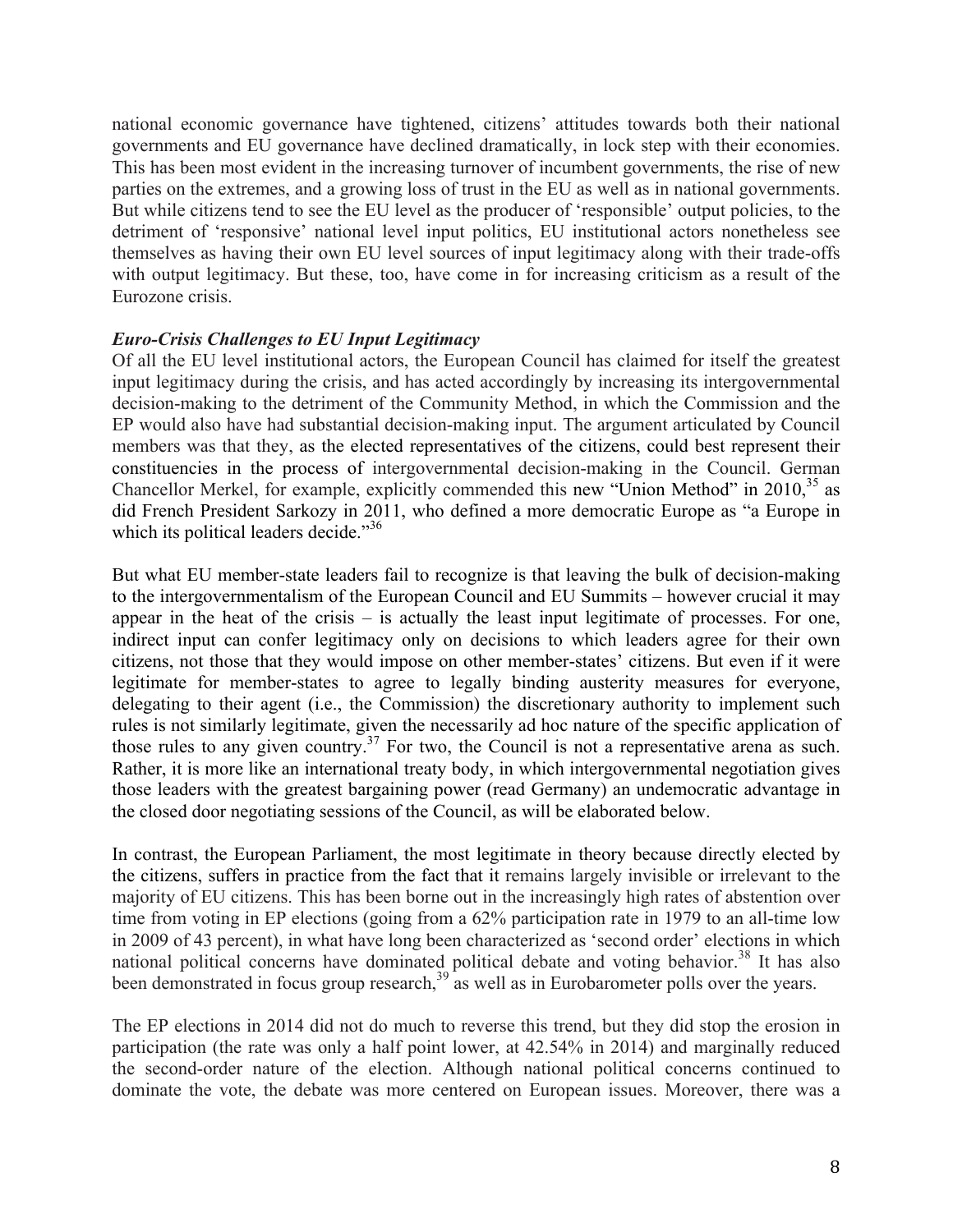clear politicization of the election campaign—as EP parties ran their separate candidates for Commission President in EU-wide campaigns and held televised debates, even though the results were mixed in terms of citizen interest or awareness. While a majority of voters were aware of the '*Spitzenkandidat*' in core European countries like Germany and France, most in the UK were not.

The fact that the Council finally did choose the Commission President from among the winning candidates—against major opposition from British Prime Minister Cameron and initial resistance in other capitals—takes the EU one small step closer to greater input legitimacy, by helping to generate left/right political debates that have greater chance of spurring citizen interest, and thereby to gradually to politicize the EU.<sup>40</sup> The one caveat is in the line of: 'be careful what you wish for.' The greatest interest in the EP elections came from the political extremes, whose voters turned out in much greater numbers than those of mainstream parties, helping to make Marine Le Pen's Front National the party with the largest number of votes in France and Nigel Farage's UKIP the winner in the UK. The question is: How legitimate is a parliament for which 56.9 percent of the electorate have not voted, and for which, among those voting, close to a third went for extremist parties that have little chance in national elections, where citizens see themselves as having a stake in the outcome? The elections have left the EP with a thinning center hemmed in by extremists of the right and left. As a result, the majority will necessarily be made up of a 'grand coalition' of center right, center left, and liberals, under the leadership of a former Luxembourg Prime Minister who was also one of the longest standing members of the European Council. Under these circumstances, the politicization of the EU, which was to give citizens a clear choice among parties on the left and right, is lost. And in the end, therefore, such elections could politicize only to delegitimize the Commission and the  $EP<sup>41</sup>$ 

But even if input legitimacy is and remains in short supply, so what? A different kind of argument, equally significant in the legitimation of Eurozone governance, is that the trade-off with output performance, as assured by the EU's supranational institutions like the ECB or the Commission, makes up for any deficiencies in input. As another component of ordo- and neoliberal thought suggests, isolating the institutions carrying out the policies from input politics is as important for output performance as is instituting the right kinds of policies.<sup>42</sup> But this also assumes that a certain modicum of input legitimacy is retained for such non-majoritarian institutions because they operate in the 'shadow of politics,' as the institutional products of political actors who have the capacity not only to create them and appoint their officials but also to alter them and their decisions if they so choose.<sup>43</sup>

The problem for the EU is that whereas this may apply to non-majoritarian institutions at the national level, it does not as readily to ones at the EU level. Often, such institutions have significant autonomy without any significant or at least sufficient democratic control from the classic 'democratic circuit' of parliamentary oversight.<sup>44</sup> Moreover, the decision rules of the EU, and in particular the unanimity rule for treaties, make the policies of EU non-majoritarian institutions almost impossible to alter once established, given the absence of any kind of political government that could force the issue.<sup>45</sup>

The ECB, as the most independent of central banks, is a case in point. Although the absence of even the shadow of input legitimacy can be seen to pose little problem when the ECB remains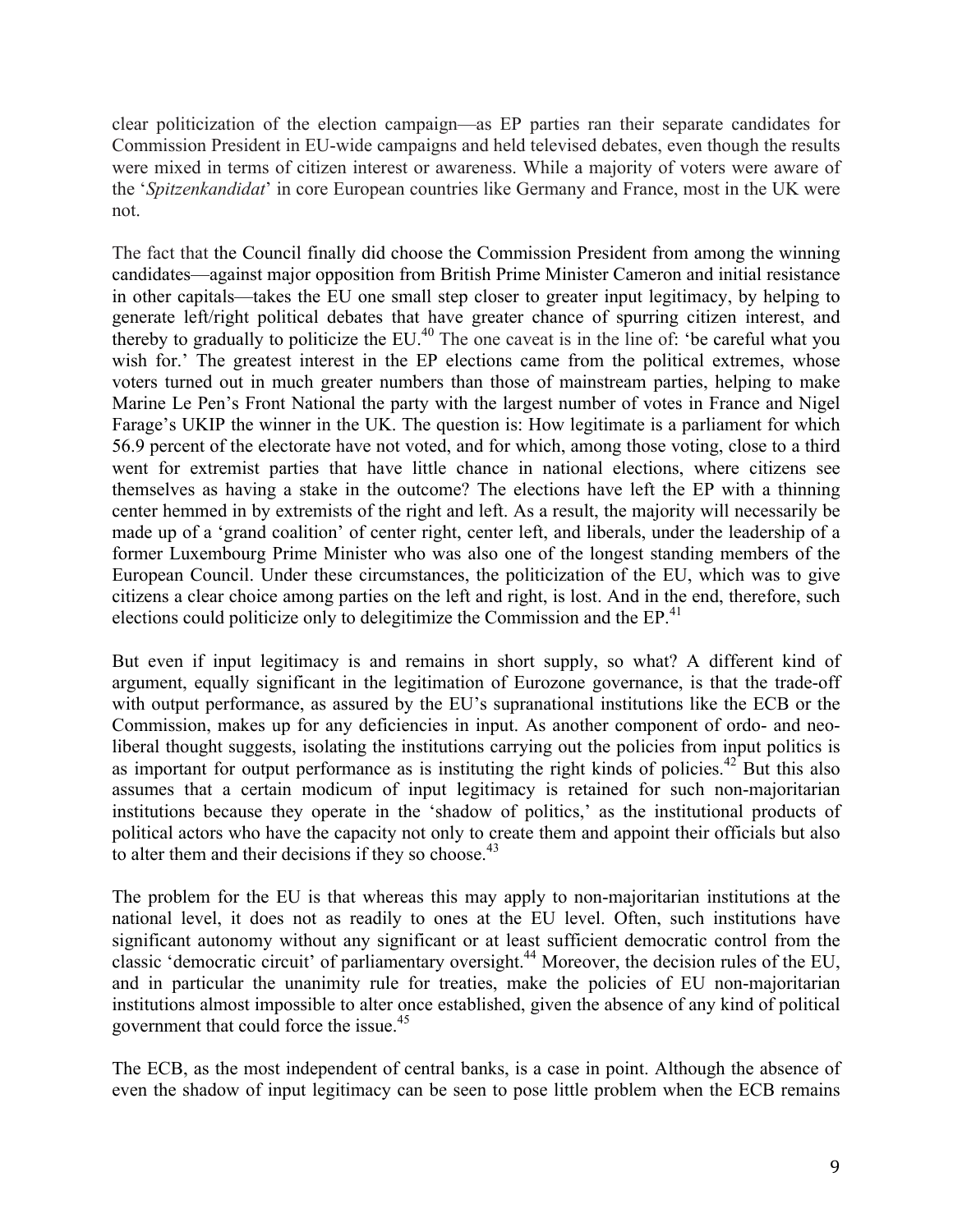within its charter-based remit to guide monetary policy, as a trade-off with output legitimacy, it can be problematic where the ECB goes beyond that remit. The ECB is on thin ice with regard to input legitimacy—or output for that matter—when it pushes more input-legitimate actors like the Council to implement policies focused on austerity and structural reform, or to join with the IMF and the Commission as part of the 'Troika' to impose conditionality on program countries.<sup>46</sup> Most problematic in this regard was the secret letter ECB President Jean-Claude Trichet sent to Spanish Prime Minister Zapatero in August 2011—which Zapatero denied receiving at the time—in which Trichet essentially ordered the Prime Minister of Spain to decentralize the labor markets, break the monopolies of certain professions, and to institute cutbacks 'whatever the circumstances.' The revelation of the contents of the letter in late fall 2013 unleashed a debate in Spain about how much the President of the ECB had overstepped his bounds, whether by violating his own mandate to focus solely on Eurozone monetary policy, by interfering with the democratic control of elected governments, or in taking over the role of the Commission to make radical recommendations even the Commission would not have made.<sup>47</sup>

The Commission, much like the ECB, does not have any input legitimacy *per se*. Commission officials themselves generally see their legitimacy as coming from their accountability to the input legitimate European Parliament, that vets candidates for Commissioner and confirms the Commission as 'fit for purpose,' but can reject individual candidates and/or impeach the Commission as a whole.<sup>48</sup> Notably, in the course of the Eurozone crisis, neither source of input legitimacy has been central to the Commission's remit, since the Commission has been granted quasi-independent powers and discretionary authority to enforce the various oversight functions of the macroeconomic imbalance and excessive deficit procedures and the European Semester. Such powers have arguably most affected member-states' national input legitimacy.

The Commission's power to vet national budgets before governments submit them to national parliaments not only challenges national governments' sovereignty, by diminishing their autonomy with regard to budget development. It also undermines one of the main pillars of national parliaments' representative power—control over national budgets—and thereby principles of representative democracy, in which elected governments are responsible to those who elected them. The fact that the Commission can also sanction governments that do not mend their ways only adds insult to injury. It is therefore not surprising that when Belgium was pressed to further cut its budget for 2013 or face sanctions, Belgian Minister (and EU democracy scholar) Paul Magnette responded 'Who is Olli Rehn?' referring to the Finnish Commissioner for Economic and Monetary Affairs. That the Hungarian PM echoed the thought shows that the spectrum of concern goes from the left through to the (authoritarian) right.

#### *Euro-Crisis Challenges to National Input Legitimacy*

The ever-increasing sway the Commission has over member-state economic and budgetary policies, together with the ever-growing number of Eurozone policies and rules agreed by the Council, suggests that the Eurozone Crisis has also significantly affected input legitimacy at the national level. Most importantly, as Peter Mair argues, the EU in the midst of the Eurozone crisis has actually unsettled the balance between the two main functions of national level political parties in their relations with their constituents. The crisis has forced parties to privilege responsibility over representation, by enhancing their governing role to the detriment of their responsiveness to national electorates.<sup>49</sup> This even includes opposition parties that may have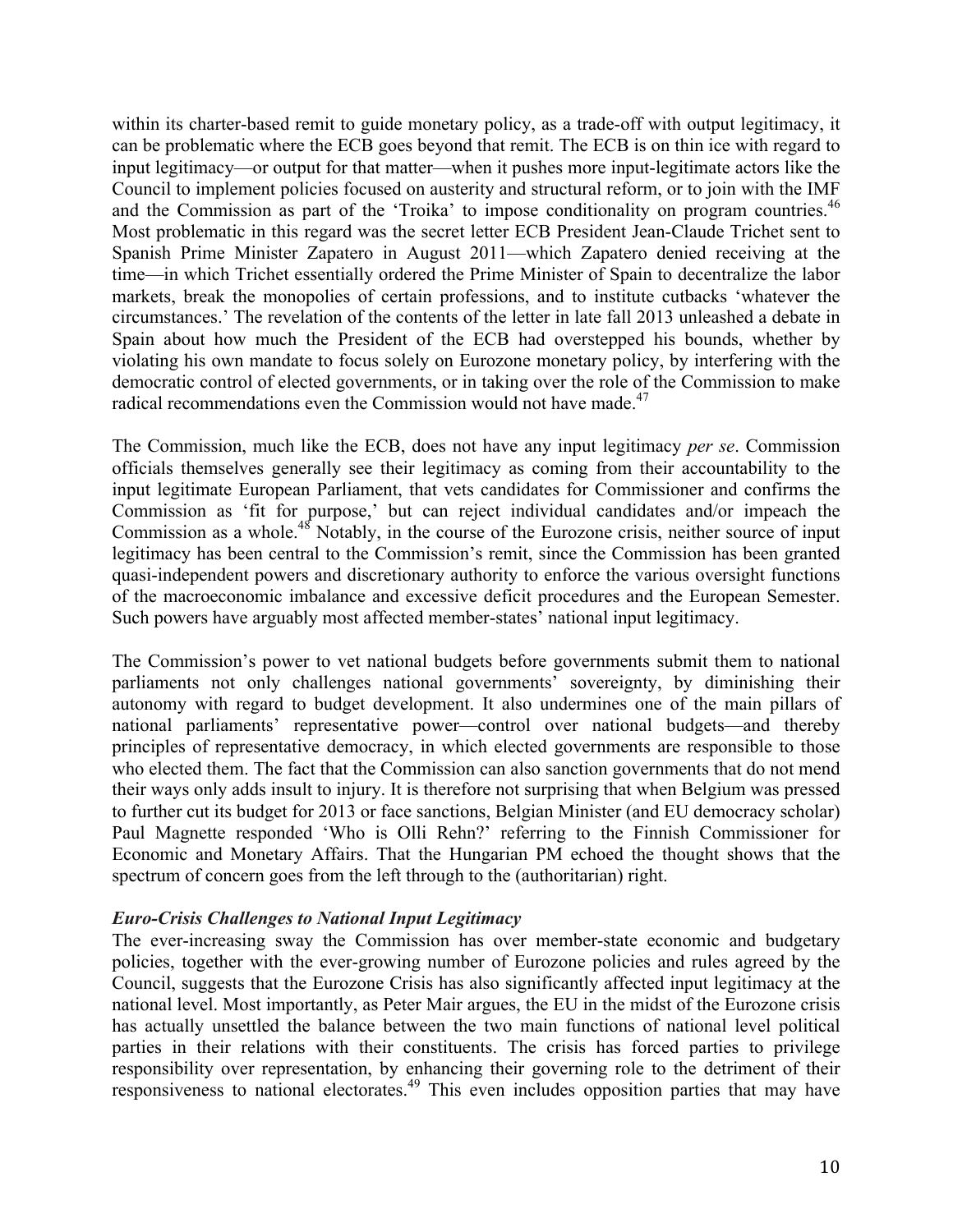campaigned against the very policies that they will be expected to implement when they gain office, even against 'the will of the people.'

Citizens have in consequence been left with the sense that they have little recourse in the face of EU-generated policies of which they may disapprove, other than to punish national politicians. The fragmented nature of EU 'democracy,' in which policies are decided at the EU level but politics – at least as regards to voting for governments – remains at the national level has meant that citizens tend to hold their national politicians accountable for EU policies.<sup>50</sup> The result has been the increasing cycling of incumbent governments, as voters have punished their national politicians with growing frequency and intensity.<sup>51</sup> Such political volatility has become the rule not only in Greece, Spain, or Italy but also in the core, with France being a case in point— President Sarkozy was only the second president in the Fifth Republic not to have won a second term. President Hollande has the lowest popularity rating of any president of the Fifth Republic (17 percent in the latest poll in late spring 2014).

Increasing Euroskepticism or even anti-European—and not just anti-euro—feeling has been seen in all countries. Notably, this has been the case not only in the countries hardest hit by the crisis, in Southern and Eastern Europe, but also in those largely unaffected by the crisis economically, mainly in Northern Europe, as in the case of the True Finns in the 2011 elections in Finland.<sup>52</sup> Moreover, Euroskepticism has been growing not only on the extremes of the right and the left but also in the center. In a May 2012 Eurobarometer survey, among those saying that membership of the EU was a bad thing, respondents in the center outdistanced those on the left in France, Britain, and the Netherlands, and on both the left and the right in Finland.

Rising citizen disaffection from mainstream parties is also part of this, and can be seen in the growing electoral scores of parties not only on the extremes of the right and the left—as in Greece where the neo-nazi Golden Dawn polled 7 percent and the far left Syriza 23 percent in the June 2012 elections—but even in the center—as in Italy with the Beppe Grillo Five Stars phenomenon (with 25 percent of the vote) in the February 2013 election. This in turn makes for greater fragility for governments, with governing majorities on a knife's edge, and greater difficulties for winning mainstream parties to form a government, as in the Italian elections of February 2013—although Italian Prime Minister Matteo Renzi's historical win of 40 percent in the EP elections and Grillo's underperformance relative to his predicted score suggests that Italy, at least for the moment, has managed to reverse the trend. But worse yet in terms of the rise of extremist parties is the possibility that anti-democratic governments will also emerge, as in Hungary. The occasional recourse to technocratic governments, as in the Papademos in Greece in 2010 and the Monti government in Italy in 2011-2012, however legitimate they may be with regard to the (throughput) constitutionality of such appointments or their potential output results, also raises questions of input legitimacy, given that they are not the peoples' choice.

Meanwhile, all the unions have been able to do has been to agree to concessions while gaining nothing in return, as in the Spanish pension agreement and the Irish Croke Park deal, at the same time that the most social movements like the Spanish *indignados* have been able to do is mobilize members for protests and demonstrations that have brought them nothing other than, sometimes, news coverage.<sup>53</sup> Notably, the Council of Europe report in late 2013 condemned governments' side-stepping of regular channels of participation and social dialogue on the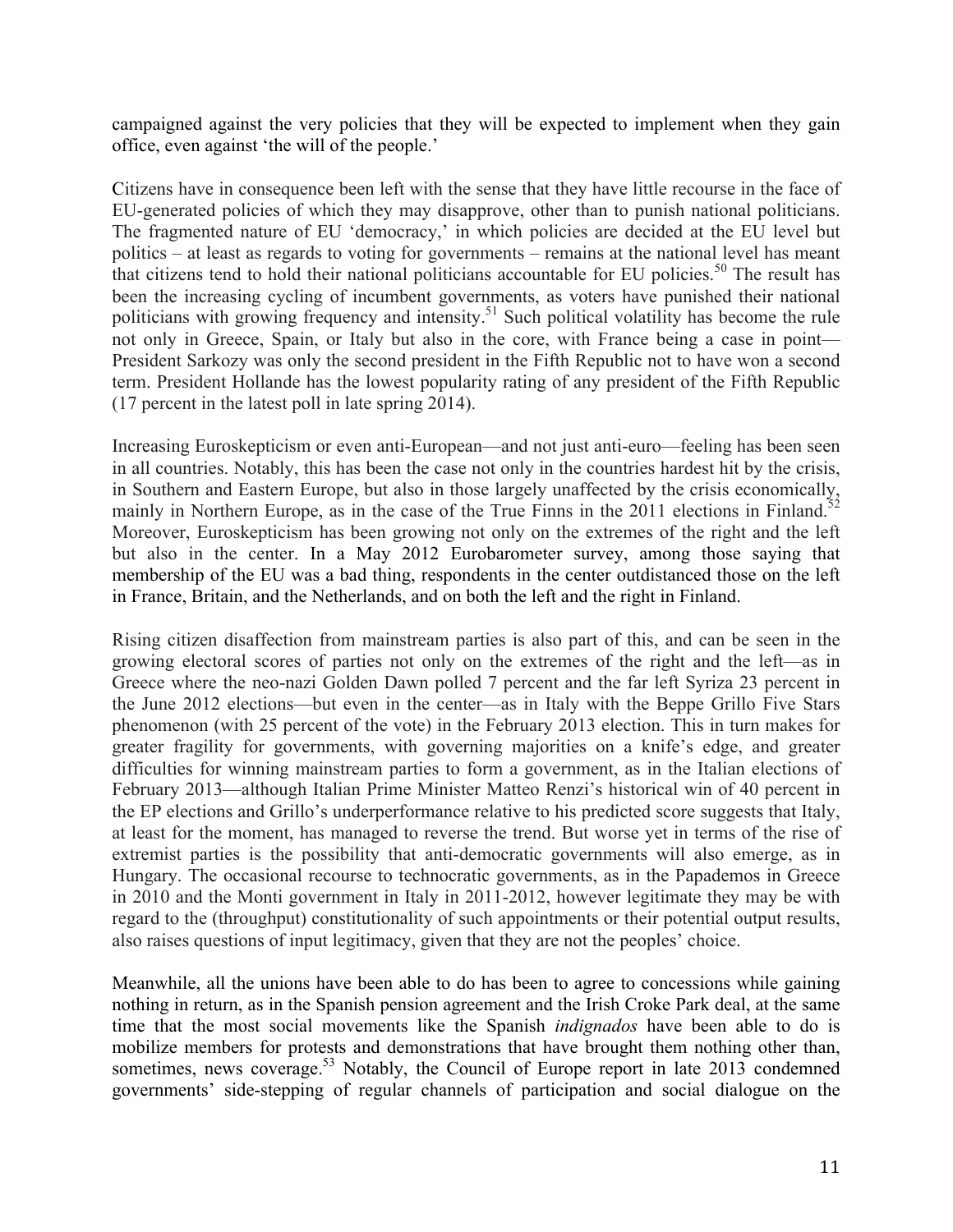pretext of national financial emergency, as well as harsh responses against demonstrators and infringements of freedom of expression and peaceful assembly, as well as reductions in media freedom, in particular in public outlets, such as the closure of the Greek public broadcaster  $ERT.<sup>54</sup>$ 

#### **THE THROUGHPUT LEGITIMACY OF EURO CRISIS PROCESSES**

The challenges arising from the Eurozone crisis do not only involve issues related to the input responsiveness of EU institutional actors or the output performance of EU policies. They also relate to questions of 'throughput' legitimacy, which is a procedural criterion focused on the quality of the governance processes by which EU institutional actors formulate and implement the output policies in response to input politics. These processes have become increasingly intergovernmental and supranational (or technocratic) in the course of the Eurozone crisis, leading Jürgen Habermas to warn against the dangers of 'executive federalism,' in which the tremendous shift of economic and budgetary power to the EU level has occurred without any concomitant increase in citizens' 'input.'<sup>55</sup>

# *The ECB: From 'One Size Fits None' to 'Whatever It Takes'*

As a non-majoritarian institution, the ECB's deliberate insulation from even the shadow of (input) politics makes it not only more in need to succeed in its (output) performance but also more likely to focus on the (throughput) quality of the rules contained in its mandate. The insistence on sticking to the rules came out most clearly in the first ten years of the euro, as the first heads of the ECB – first Wim Duisenberg and then Jean-Claude Trichet – incessantly repeated that to maintain the bank's 'credibility' for the markets they needed to follow the ECB's mandate of inflation-fighting while maintaining its total independence from the political pressures of the member-states. When Mario Draghi was appointed head of the ECB in 2011, he reiterated this commitment and the Brussels-Frankfurt mantra in his first press conference, insisting: "continuity, credibility and consistency are of the essence in the way we carry out our jobs" and resisting any suggestion that the ECB could act as lender of last resort on the grounds that: "the real answer is actually to count on the countries' capacity to reform themselves…first, put your public finance in order and, second, undertake structural reforms. In doing so, competitiveness is enhanced, thereby fostering growth and job creation."<sup>56</sup>

The problem for ECB governance of the euro is that following the throughput rules, at least as they were originally interpreted, was not necessarily good for output. Even during the early to mid 2000s, it was acknowledged that ECB monetary policy fueled inflation in some countries (Ireland) while producing something close to deflation in others (Germany). But more recently, the ECB monetary policy has come to be acknowledged – even by the ECB itself – as a 'one size fits none' system, given that inflation targeting for all member-states, rather than leading to the assumed convergence, actually produces increasing divergence in all domains.<sup>57</sup> "The Single" Currency did not play by the rules," as Erik Jones has put it,  $58$  and the ECB as a result decided to move to a more considered view of how to reinterpret the rules in order to produce effective output.59

As the Eurozone crisis continued, the ECB incrementally shifted away from strict adherence to the rules in its charter—or at least the original interpretation of it. Notably, however, the ECB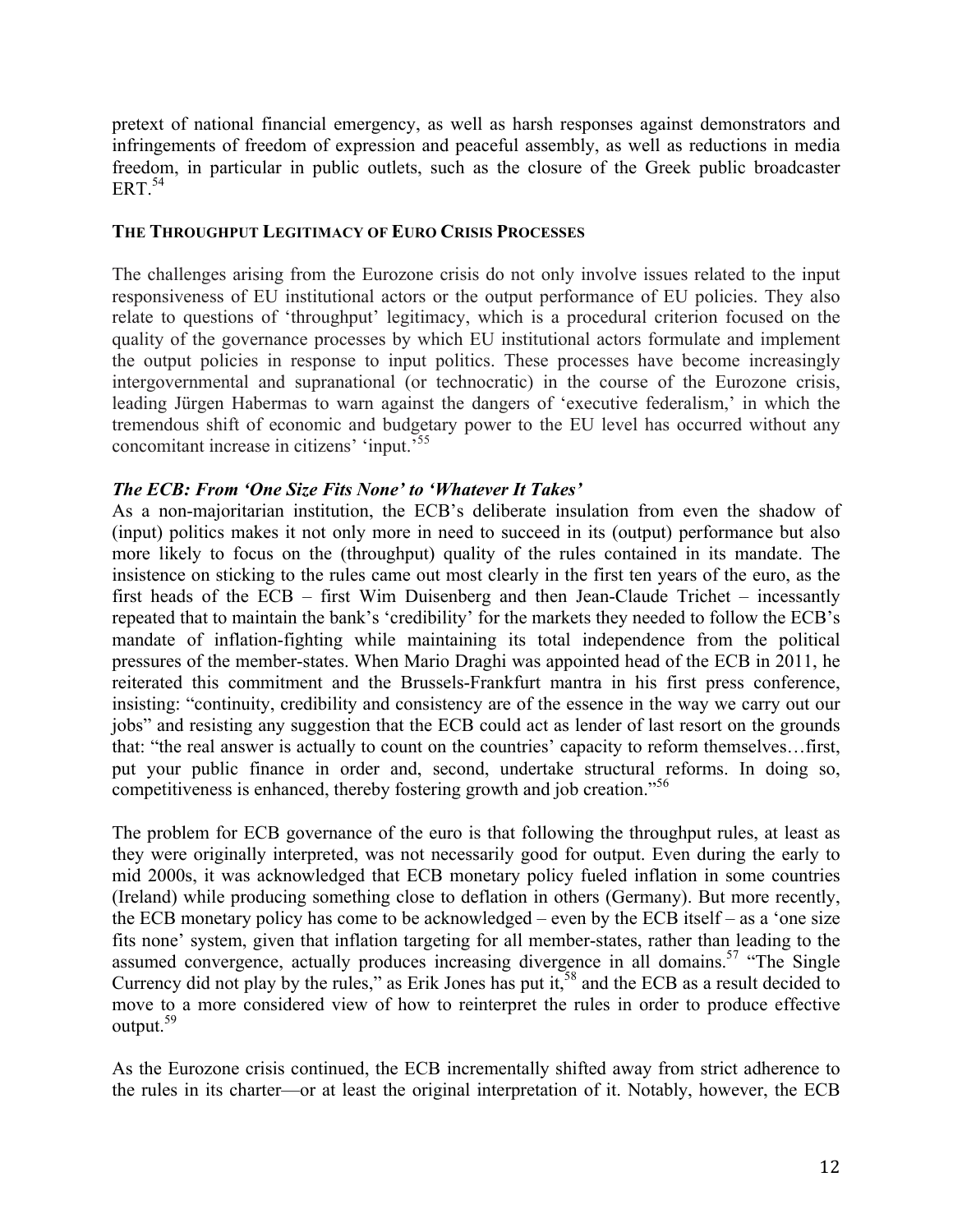remained true to the ideas of the Frankfurt-Brussels consensus, and its underlying ordo-liberal principles. Thus, even as it seemingly violated the letter of the Maastricht Treaty's 'no bail-out clause' by buying member-state debt beginning in May 2010, claiming that this was within the bounds of its remit because it was only buying bonds on the secondary markets, it remained with the spirit of it, by refusing to do what the Fed and the Bank of England did – act as a real lender of last resort (LOLR). This is also when it first began pushing the member-states to remedy the problems of the euro's governance, as well as to get their own houses in order through structural reforms. Subsequent unorthodox policy shifts, involving low interest loans to the banks via 'long term refinancing operations' (or LTROs), in late 2011 and early 2012, all were legitimated by suggesting that the output benefits justified 'unorthodox' policies (bending the rules).

In July 2012, moreover, as the markets had begun massive attacks against Spanish and Italian sovereign debt, Draghi pledged to go what seemed the last mile, stating that the ECB was ready to do "whatever it takes to preserve the euro," adding, after pausing for effect, "And believe me, it will be enough." To back this up the bank established the 'Outright Monetary Transactions' program (OMT), which promised the potentially unlimited purchase of Eurozone bonds for countries unjustifiably under market attack.<sup>60</sup> The markets took this as a pledge to act as lender of last resort, which it essentially was, with one significant difference from what Central Banks ordinarily do—the ECB made clear in September 2013 that it would use the OMT to stop market attacks on Spanish and Italian bonds only if the Italian and Spanish governments asked, and to agree in exchange for a conditionality program. By insisting on conditionality through structural reform, the ECB seemed to be trying to legitimize the break with one set of rules in the treaties by reinforcing another. This came largely to the satisfaction of German leaders,<sup>61</sup> with the exception of the more orthodox *Bundesbank*.

By this time, only the Bundesbank and its head, Jens Weidmann, plus a large number of German economists, were opposed to the ECB's reinterpretation of the rules on the grounds that they violated the charter, and risked long-term inflation. The question of the ECB's right to institute OMT was even taken up by the German Constitutional Court. It pitted Weidmann, who vehemently opposed ECB intervention on the grounds that its remit was to control inflation, and that only the politicians had the legitimacy to deal with the rest, against the ECB's executive board member Jörg Asmussen, who justified the unorthodox monetary policy measures as a response to unusual circumstances, insisting that: "We are in a situation of one size fits none, that is why we have extended these non-standard instruments."62 Significantly, the Constitutional Court's decision, which sided with the Bundesbank's analysis of the illegality of the ECB's never-instituted OMT program, nonetheless referred the case to the ECJ. Subsequently, however, and quite amazingly given its recent stance with regard to the court case, the Bundesbank itself reversed its position, with Weidman stating in an interview that, in light of a strong currency and the dangers of deflation, the ECB could in fact buy Eurozone member bonds or top-rated private sector assets, thereby opening the door to quantitative easing.<sup>63</sup>

# *The Council's Governing by 'One Size Fits One' Rules*

By prioritizing intergovernmental decision-making during the Eurozone crisis, EU member-state leaders have shifted the institutional balance increasingly toward the intergovernmental to the detriment of the joint-decision making process that includes the EP and the Commission. As noted above, to some member-state leaders, this posed little input legitimacy problems because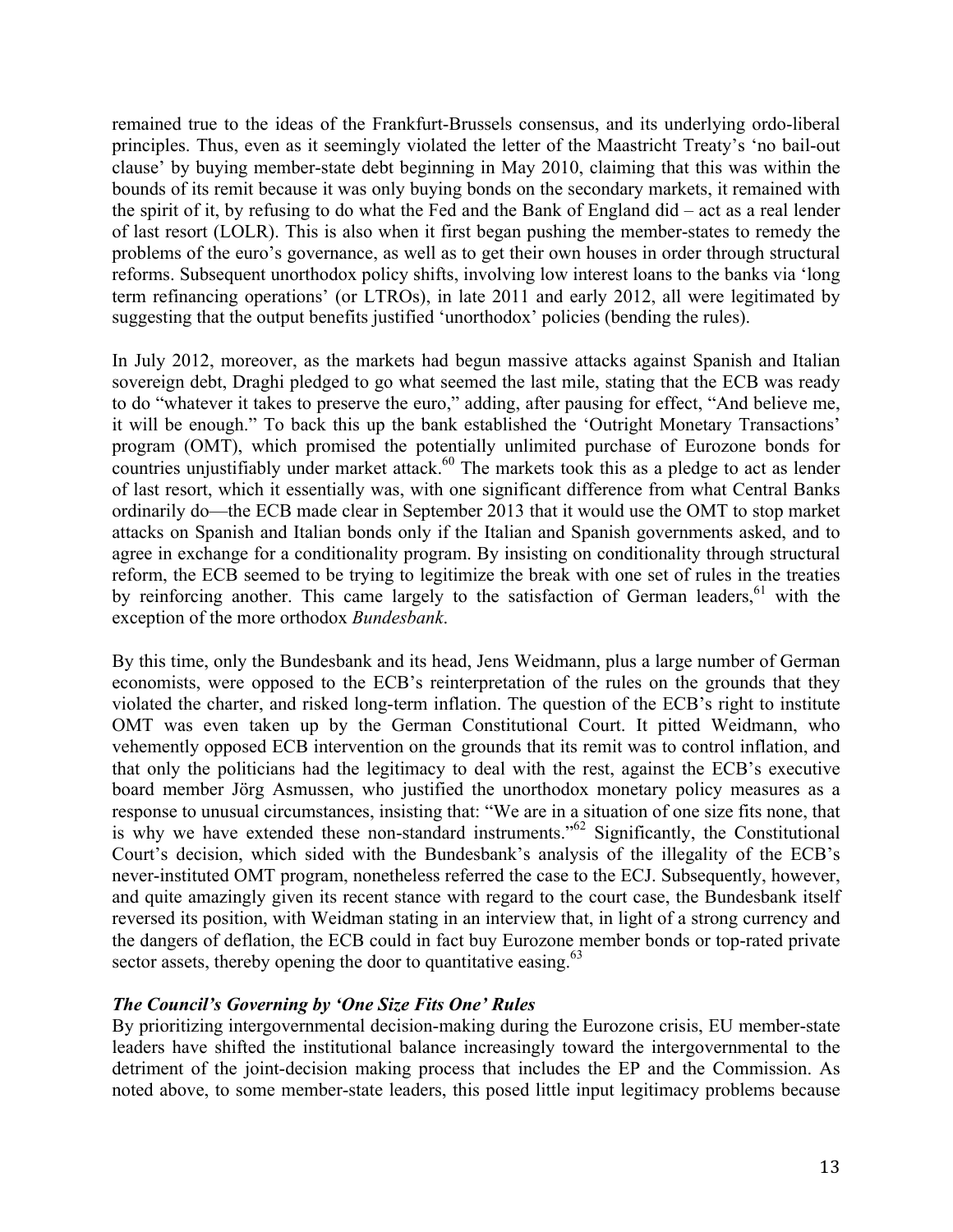they touted the Council as the most legitimate body in the EU. But in so thinking, they fail to acknowledge the fact that rather than being in a representative forum, they are in a bargaining arena in which one country has outsize power. Although academic scholarship on the Council has suggested that even where qualified majority voting occurs, the deliberative mode prevails over hard-bargaining because of the focus on consensus,  $64$  the argument here is that in the Eurozone crisis, where Germany has held all the cards, even where there is deliberation, it occurs in its shadow, such that the Council has ended up with 'one size fits one' governing by the rules.

Germany's 'power of one' has manifested itself in a range of ways. First of all, the focus on EU economic governance through rules and numbers in successive pacts has largely been due to Germany. $65$  Its insistence on governing not just by legislated rules but by their constitutionalization via treaty was evident in such cases as the demand that the EFSF be followed by a constitutionalized mechanism with the ESM, and that legislative agreements such as the Six-Pack (which could be revised through normal EU legislative procedures), be followed by the treaty on the Fiscal Compact (which could not be).<sup>66</sup>

Secondly, Germany's power of one has undermined the traditional balance in the 'power of two' relationship of the Franco-Germany couple. Although the relationship between Germany and France went from one of bilateral leadership to a bilateral *directoire* between 2009 and mid 2012, as Sergio Fabbrini has noted, it was a *directoire* dominated by Germany, with Merkel the major partner in the 'Merkozy' leadership duo.<sup>67</sup> This can be seen not only in the content of the policies, with the German preference for financial stability having replaced France's focus on solidarity, but also on the processes, as German ideas came to dominate France's concept of '*gouvernement économique'* — with Commission-administered rules replacing the euro-group discretion that the French had wanted.<sup>68</sup> This was apparent even in Sarkozy's communicative discourse from 2010 to 2012, as he gradually shifted from an emphasis on the importance of 'solidarity' for the bailouts to Merkel's consistent talk of 'stability.'69

Thirdly, German leaders, by way of the German Constitutional Court, have largely imposed their country's own rules of input legitimacy on the rest of the EU. Instances include leaders' frequent invocation of the Constitutional Court to delay decisions, most notably with regard to bailing out Greece; the German Constitutional Court's own rulings on democratic oversight of decisions; and the Constitutional Court's hearing on the ECB's various unorthodox programs to save the euro, despite its lack of jurisdiction. The point here is not that member states should do away with the national democratic processes they consider necessary to input legitimacy but that this can cause serious problems for the efficacy of European decision-making if these kinds of national democratic exigencies were to be multiplied across EU member states.<sup>70</sup>

Finally, Germany has largely imposed its own interests on the rest of the  $EU^{71}$ . These can be variously understood as the narrow electoral self-interest of the Chancellor and her governing coalition, who calculated that a delay in any agreement would enable them to win a major subnational electoral contest (in Nord Rhine-Westphalia) on May 9, 2010; as financial selfinterest with concerns about a 'transfer union' and the size of German liability in any bailout; or even, more generously, as the German conviction that 'living by the rules' was in Europe's best interest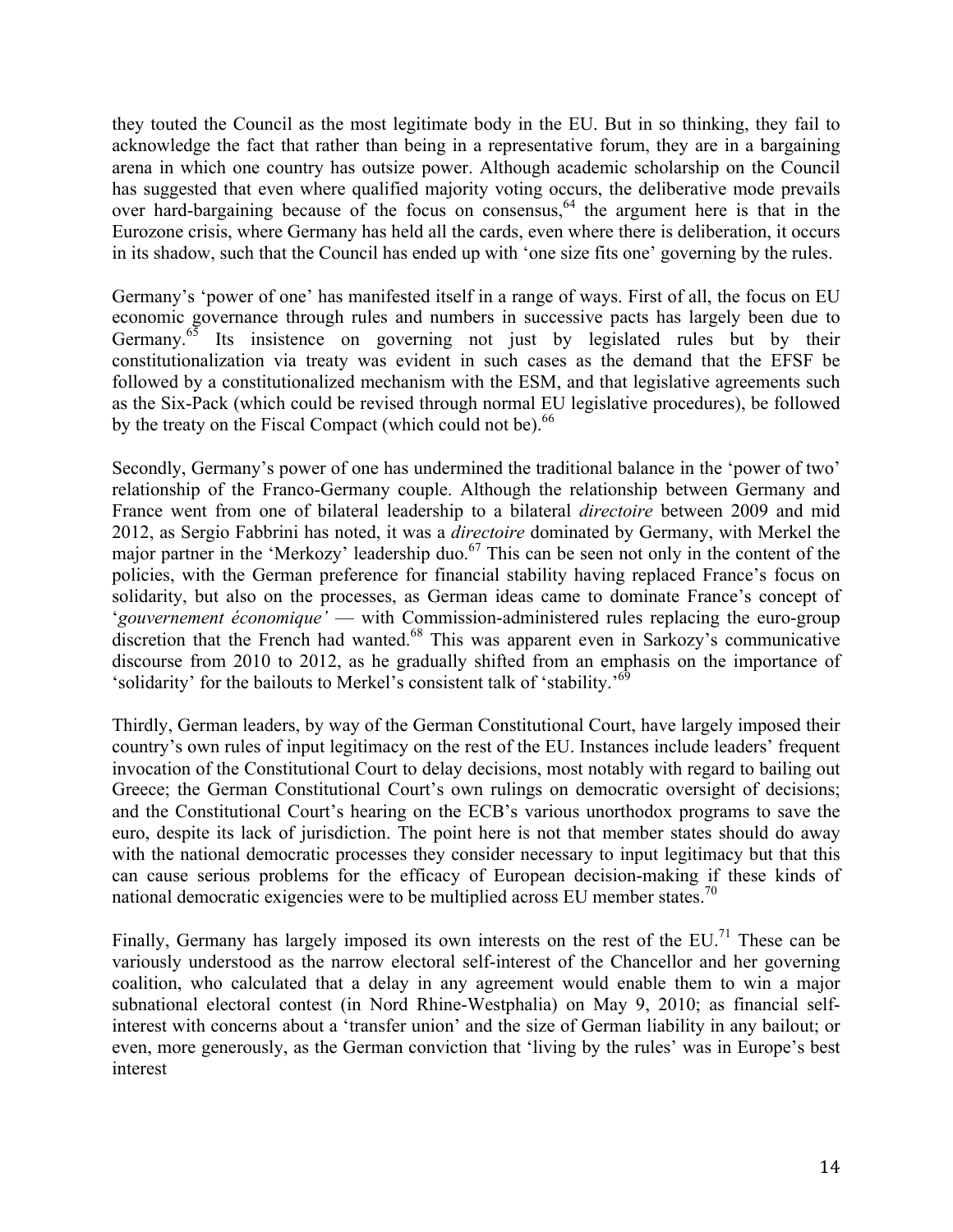To be sure, Germany has also changed its position in response to changing circumstances and pressures from fellow member-states and other EU institutional actors as well as from internal German political actors, in particular the opposition Social Democrats.<sup>72</sup> And naturally, Germany was not the only member-state promoting this set of ideas, nor appealing only to its own electoral constituencies in so doing. Germany's main cheerleaders in Council meetings were the Finns and the Dutch, but there were also the Slovakians and other CEECs who saw Greece not so much as the profligate cousin as the richer one. Among other EU institutional actors, the ECB as noted earlier put very strong pressures on the member-states for rules-based solutions, while it is no coincidence that the Commission has been a strong supporter as well (see below). In the development of many of the rules, moreover, the Council President has been equally important in developing a consensus on Eurozone governance by setting up a working group that included the main EU institutional leaders in monetary and economic policy. Germany's power of one, in other words, also lies in the political coalitions constructed with it and around it, to push forward its agenda. And that agenda has changed marginally over time, as the Council's discourse shifted from an exclusive focus on maintaining stability and strict adherence to the rules to one that admitted that by 2012 'growth' was important and, by early summer 2014, that even 'flexibility' was acceptable, but only insofar as this stayed within the pre-established stability rules.

#### *The EU Commission's 'One Size Fits All'*

As befits a bureaucracy, the EU Commission's democratic legitimacy rests less on its Council and EP-derived input legitimacy than on the quality of its throughput processes of governance. In the Eurozone crisis, however, the Commission has seemed to eschew the transparency, openness, or accessibility that characterizes its general approach to formulation processes to focus primarily on its efficacy. The euro crisis has largely turned the Commission into a secretariat charged with the technocratic application of rules and numbers. The nature of the rules, moreover—consisting of more and more stringent pacts for 'one size fits all' fiscal consolidation—has straight-jacketed the Commission, limiting its flexibility with regard to applying the rules in a manner adapted to changing economic circumstances and the often very different needs of the country in question. Ironically, however, it is the Commission itself that designed the straight-jacket, since it has been key in drafting the Six-Pack and Two-Pack legislation and in preparing the 'Fiscal Compact.' Moreover, while these rules essentially tied its own hands, it also tied the hands of the Council through the RQMV, and the hands of the member-states through the European Semester. In so doing, at the same time that the Commission has limited its own room for maneuver, it has massively increased its own rulesbased oversight and enforcement powers.

In the European Semester, for example, the Commission has the responsibility to monitor developments in each member state using a scorecard, with in-depth country analyses that would enable them to decide whether to place a Eurozone member in a macroeconomic imbalance or excessive deficit procedure, with detailed recommendations, mandatory reporting requirements, and even monetary sanctions. The way in which this is carried out is problematic not only with regard to throughput efficacy, given the rigidity with which the rules are applied, but also with regard to other throughput criteria, such as openness or accountability. For example, the Commission altered its own rules of 'collegiality' with regard to the euro crisis, when Commission President Barroso granted autonomy of decision to the Vice-President and Commissioner for Economic and Monetary Affairs, Olli Rehn. This has led to a process in which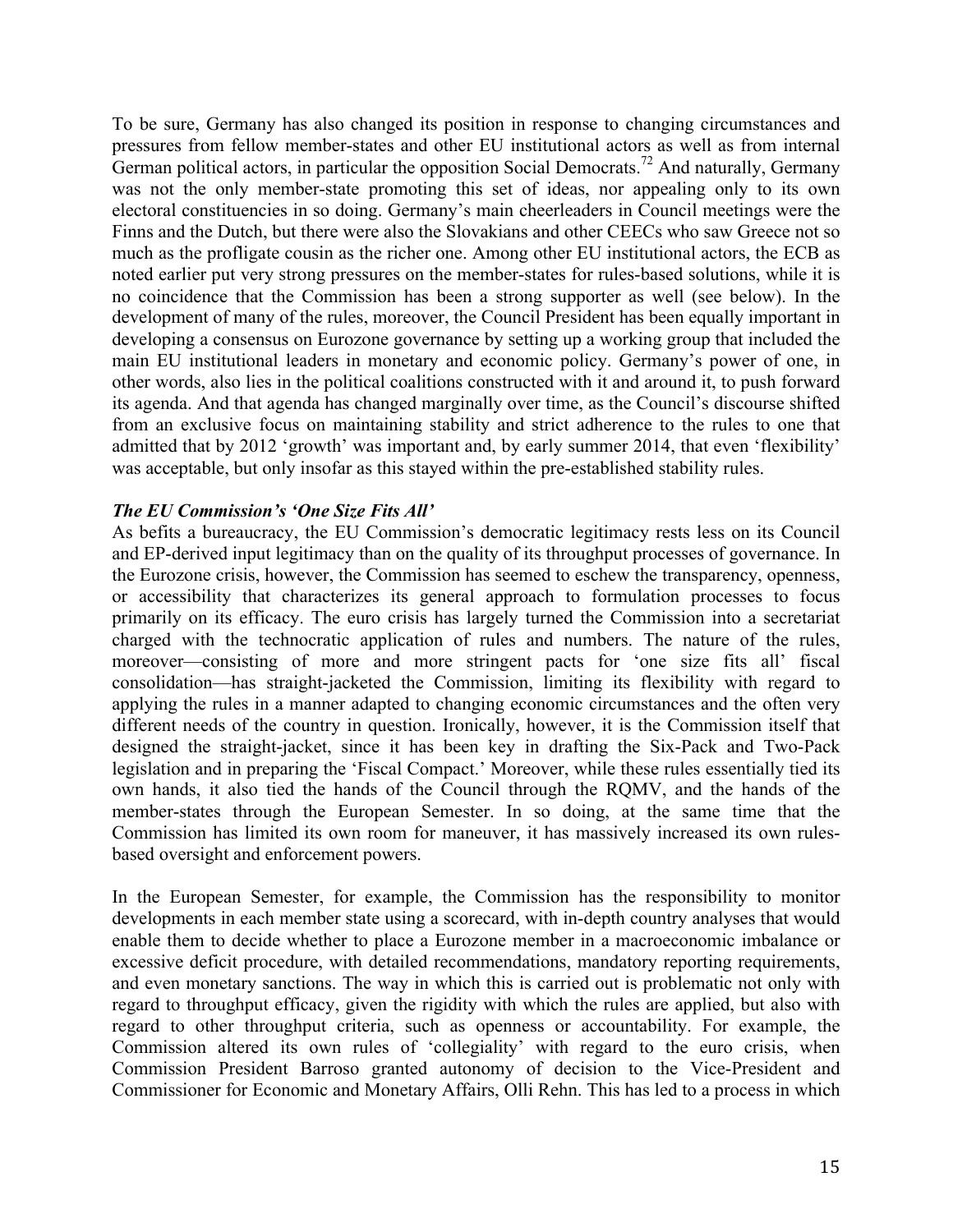DG ECFIN works out the numbers on its own, largely in secret, makes its decisions and then informs the Commission, often sending word out to the other members of the Commission on a Monday night for a Wednesday meeting, with little or no explanation of those decisions, no possibility to overturn them, and sometimes making them public even before informing the other Commissioners, thereby potentially putting them in an embarrassing position vis-à-vis their own member-state governments, which might expect to be forewarned.<sup>73</sup>

Equally importantly, the rigidity with which the Commission has interpreted the rules and applied the numbers, in particular with the Troika for member-states under 'conditionality,' may stem more from its own ideologically driven choice of strict enforcement, and belief in the ordoliberal output ideas, than Council control or the influence of Germany. We should not forget that already in 2008, with the loan bailout programs for the CEECs, it was the Commission that had pushed for the strictest conditionality, against the wishes of the IMF, making this the "European rescue of the Washington consensus."<sup>74</sup> Thus, even in 2013, when tacit acknowledgement of the failure of fiscal consolidation policies led to agreement to ease the policy on rapid deficit reduction, the Commission stuck to a discourse that claimed that it was prior success, not failure, which allowed for a more flexible policy. Rehn, for example, claimed that things were getting slightly better only because the crisis response offered "a policy mix where building a stability culture and pursuing structural reforms supportive of growth and jobs go hand in hand.<sup>"75</sup>

Notably, belief that structural reform produces growth meant not just that the Commission had done little to promote such growth in its own initiatives—including violating the Europe 2020 agenda that sought to create the conditions for growth by promoting employment, improving education, and reducing poverty and social exclusion. It also entailed keeping an inflexible approach to the remaining rules. Thus, Rehn continued to maintain that countries in trouble because of high deficits and debt could not increase their deficits in order to propel growth. Only if they had posted a primary surplus could they do so. In the case of Spain, however, the Commission agreed to change the calculation of the 'structural deficit' as proposed by the Spanish government (on the grounds that it underestimated the impact of unemployment) so that it would also have a primary surplus, and thereby could escape applying austerity measures for yet another year. But although the Commission's 'Output Gap Working Group' agreed to make an ad hoc methodology change for Spain because the normal calculation appeared so improbable, it did not for others out of 'concern in some capitals' about the implications of using better estimates—which might ease up the pressures on program countries.<sup>76</sup>

The most damning criticism of the Commission, however, comes from the IMF, whose recent evaluation of the Greek bailout found that "the Commission, with the focus of its reforms more on compliance with EU norms than on growth impact, was not able to contribute much to identifying growth enhancing structural reforms."<sup>77</sup> The Commission's single-minded focus on the throughput rules may be explained by its assumption that this would serve as a *cordon sanitaire* ensuring the trustworthiness of the processes and, thereby, their legitimacy. The danger, however, is that the legitimacy of the EU's input and output will be questioned if the Commission's implementation of the rules appears oppressive, as it has to the Southern European countries, and in particular Greece; biased, because it seems to benefit export-oriented Northern European countries; or playing favorites, by treating countries differently, as in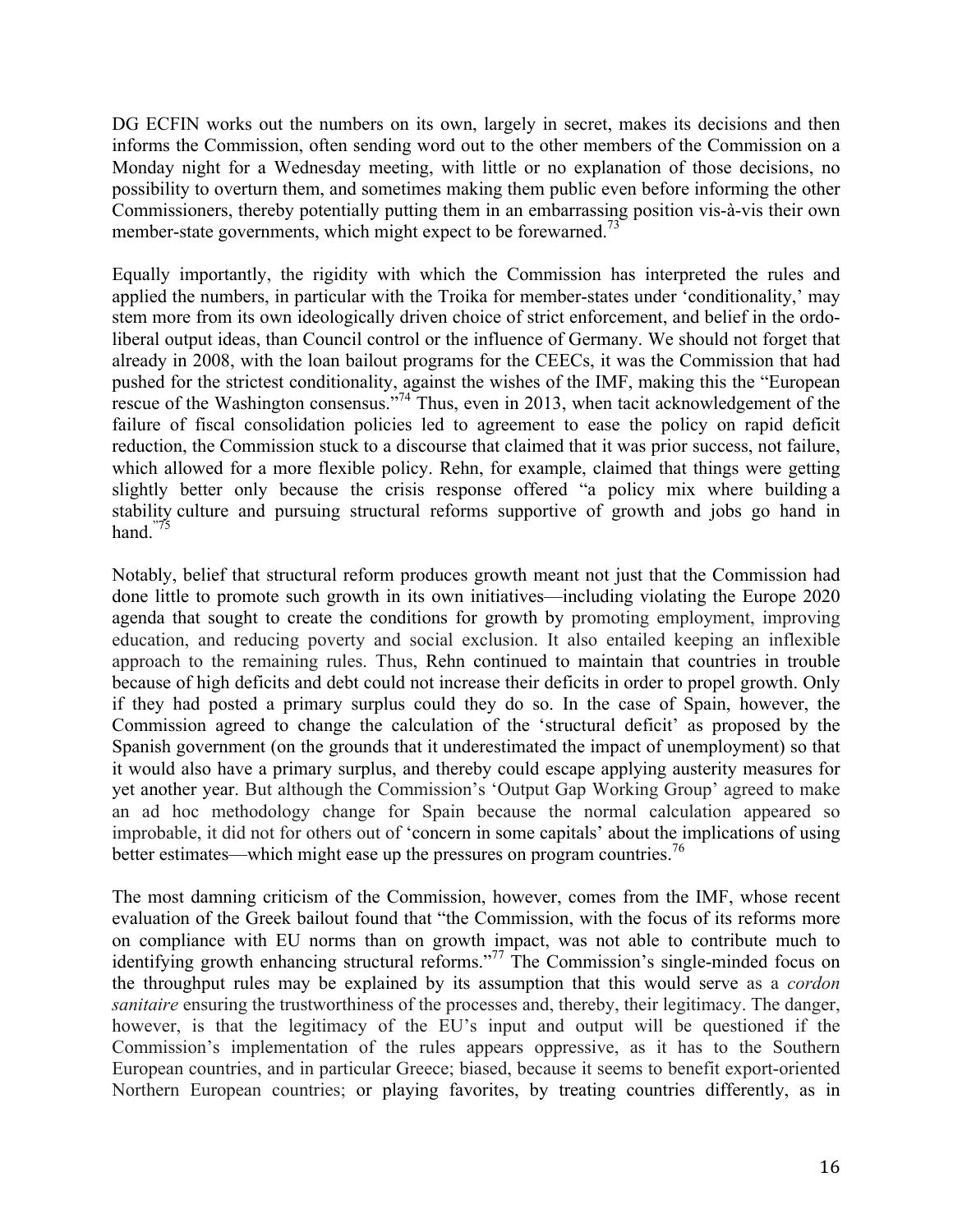recalculating the structural deficit for Spain, but not for other countries in similar circumstances.

### *The European Parliament's 'No Size at All?'*

If during the euro crisis the ECB started with 'one size fits none' rules and the Council continues with 'one size fits one' governing while the Commission remains 'one size fits all' ruling by numbers, then the European Parliament must be seen as having 'no size at all.' The EP has largely been excluded from most decisions on the euro by EU treaties as well as in cases where international institutions have been involved—meaning all the loan bailouts and guarantees, with governance by the 'Troika' of the IMF, EU Commission, and ECB. The EP's exclusion has thereby also precluded in most instances the parliamentary debates that could serve to amend and/or legitimize policies negotiated behind closed doors by the Council. Moreover, where the EP did have a say, in the Six-Pack and Two-Pack, it largely voted to give the Commission exclusive power to apply the rules, denying itself the ability to oversee the Commission's decision even as it limited Commission discretion by specifying numerical targets for intervention. Here, the heightened sense of crisis together with the discourse of 'no alternative' was such that most MEPs voted in favor of austerity and fiscal tightening—indeed, pushed for more stringent measures than were on the table.<sup>78</sup>

Until the EP gains more say over Eurozone decision-making, it will not have any robust input into current intergovernmental politics, nor can it affect output policies. Notably, the Council has no plans to significantly increase the EP's role in Eurozone crisis governance. Even in the various documents proposing a future 'blueprint' for the EU, or in the Four Presidents Report, the EP is afforded only a 'monitoring' role, to debate perhaps, and to provide 'accountability,' but little more. The only way in which things may change for the EP is as a result of the election of the Commission President via the EP 2014 elections. Ideally, this alternative would help rebalance the EU system not only by ensuring the Parliament greater oversight over the Commission but also by putting the Commission in the shadow of European politics. For the moment, however, the increased input legitimacy of the Commission resulting from the designation of the Commission President via EP elections may not do much to improve the quality of the throughput processes with regard to governance of the Eurozone. Much depends upon the extent to which the EP is able to play upon differences in the Council, say, to push for increased flexibility in Commission oversight of the member-states' budgets. But this assumes that the grand coalition of major parties in the EP will be able to reach agreement on a coherent orientation for the Commission, and that this would prevail even over and against Council preferences. Given the EP's limited mandate in Eurozone governance, this is unlikely to happen very soon.

#### **CONCLUSION**

Considering the challenges to democratic legitimacy during the crisis of the Euro suggests that the EU needs 'output' policies that are more effective, 'input' politics that are more responsive to citizens, and 'throughput' processes that are more balanced and carried out with greater efficacy and accountability. The question for the EU is therefore not only whether it can get the economics right – by generating economic growth and social solidarity, not endless austerity and destructive structural reform. It is also whether it can get the politics right – by enabling citizens greater say over decision-making in ways that serve to rebuild trust while countering the rise of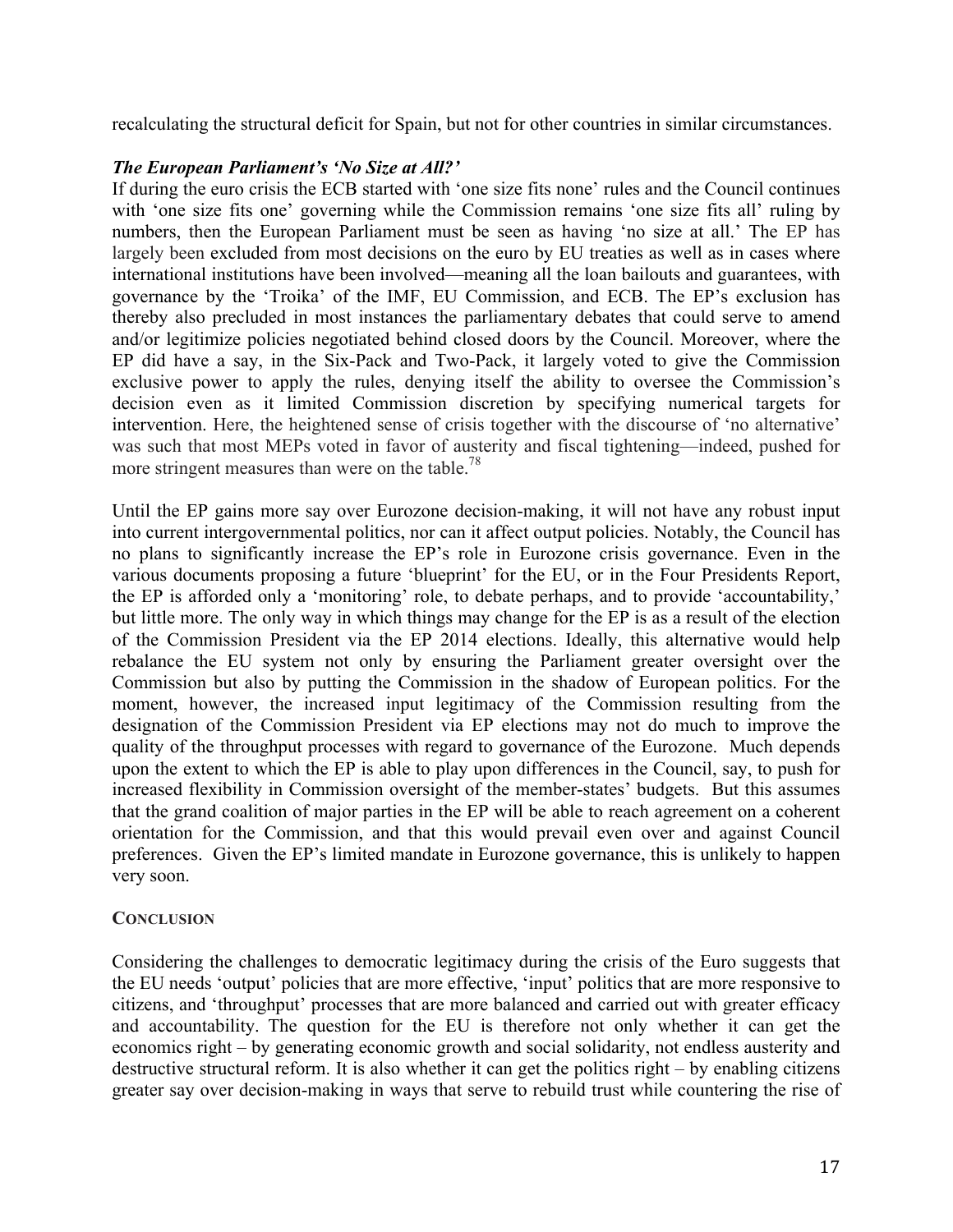the extremes – and whether it will be able to develop processes that are less intergovernmental and technocratic, with less slavish attention to rigid numerical targets. For any of this to happen, much depends on how EU institutional actors respond to the continuing crisis, and whether they alter the rules and numbers to promote better policy performance as well as to accommodate citizen concerns while opening up decision-making processes to EU and national parliamentary representation. But what is the likelihood that such progressive changes in policies, politics, and processes will come to pass? Is a more balanced political union, in which concerns of all three kinds of legitimacy mechanisms are addressed, at all possible?

For the moment, although EU institutional actors have themselves become increasingly aware of the legitimacy problems, and have taken small steps toward their amelioration, these are by no means enough. As we have seen, the ECB has already moved from its initial 'one size fits none' rules of inflation targeting to doing 'whatever it takes' for policy results in order to 'save' the euro. In exchange, however, the ECB has demanded greater commitment to austerity and structural reform, which may save the euro but only at the expense of peripheral member-state economies. The Council has largely followed the ECB's demands, mainly because the bargaining of EU member-state leaders in the European Council has produced a 'one size fits one' governing mode, in which the most powerful – read Germany and its coalitional allies – have largely been able to impose their preferences. And yet, even Germany's position has changed, as it went from a focus on stability above all to one that included a discourse concerned with growth – even though so far little has actually been done to ensure it—and most recently flexibility. As for the European Commission, in response to ECB and Council requests it has devised the 'one size fits all' numerical targets by which it has zealously enforced member-state compliance to the rules. That said, lately it has begun to soften the rules in response to negative results. Finally, in all of this, the European Parliament has had almost 'no size at all,' with little role in Eurozone governance. But the appointment of the winning candidate in the EP elections as Commission President may not only confer greater legitimacy – and therefore potential to exercise discretion – to the Commission. It will also provide some opening to citizens, even if it has initially only increased the presence of Euroskeptics and resulted in a Grand Coalition in the EP rather than a more progressive majority.

In the immediate future, therefore, little is likely to change radically, since we cannot expect EU institutional actors to reverse financial stability rules and numerical targets that have become embedded in their practice as well as touted in their discourse – even in the unlikely event that there were to be a shift in the political orientation of the Council following member-state elections. But, in a positive take on the future, this does not rule out the incremental reinterpretation of the rules and recalculation of the numbers over the medium term by a Commission with the legitimacy to exercise greater discretion in its economic governance so as to enhance the growth potential of member-states' political economies. Such incremental change would also depend upon whether the decision-making system as a whole had reached a new 'democratic settlement' in which the Commission President was elected via EP elections, the EP was brought into Eurozone governance alongside the Council, while the ECB was returned to its more limited original responsibility for monetary and banking policy alone. As for the political economic ideas embodied in those evolving rules, one can probably not expect a paradigm shift back to neo-Keynesian expansionism. As for the political economic ideas embodied in those evolving rules, although one cannot expect a paradigm shift back to neo-Keynesian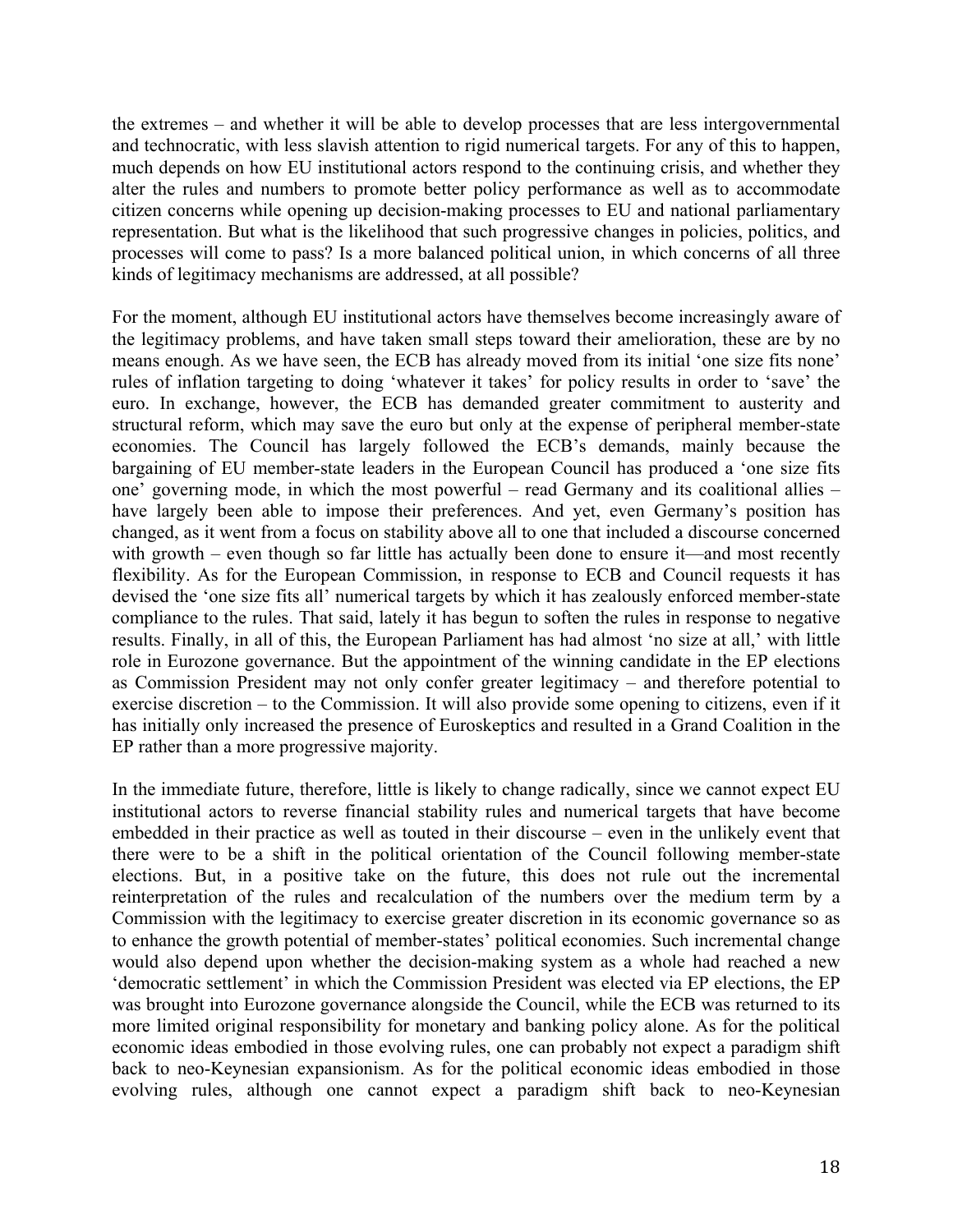expansionism, we could hope for the emergence of a new set of ideas in which, in place of today's 'expansionary consolidation' (Schäuble's term—*Financial Times,* June 24, 2010) or, more accurately, 'expansionary contraction,' given the results of austerity and structural reforms, why not a new paradigm of 'expansionary stability'—or 'stable expansionism'—in which the stability rules are made compatible with growth-enhancing policies? If this were the outcome, then the Euro crisis would have done what past crises have been touted to do: after an initial period of delayed or failed responses, the EU muddles through to a more positive set of results while deepening its own integration. But this is not inevitable, as Craig Parsons and Matthias Matthijs make clear in chapter 10 of this volume. It requires leadership from the EU's institutional actors, and vision. And currently, at least, these remain in short supply.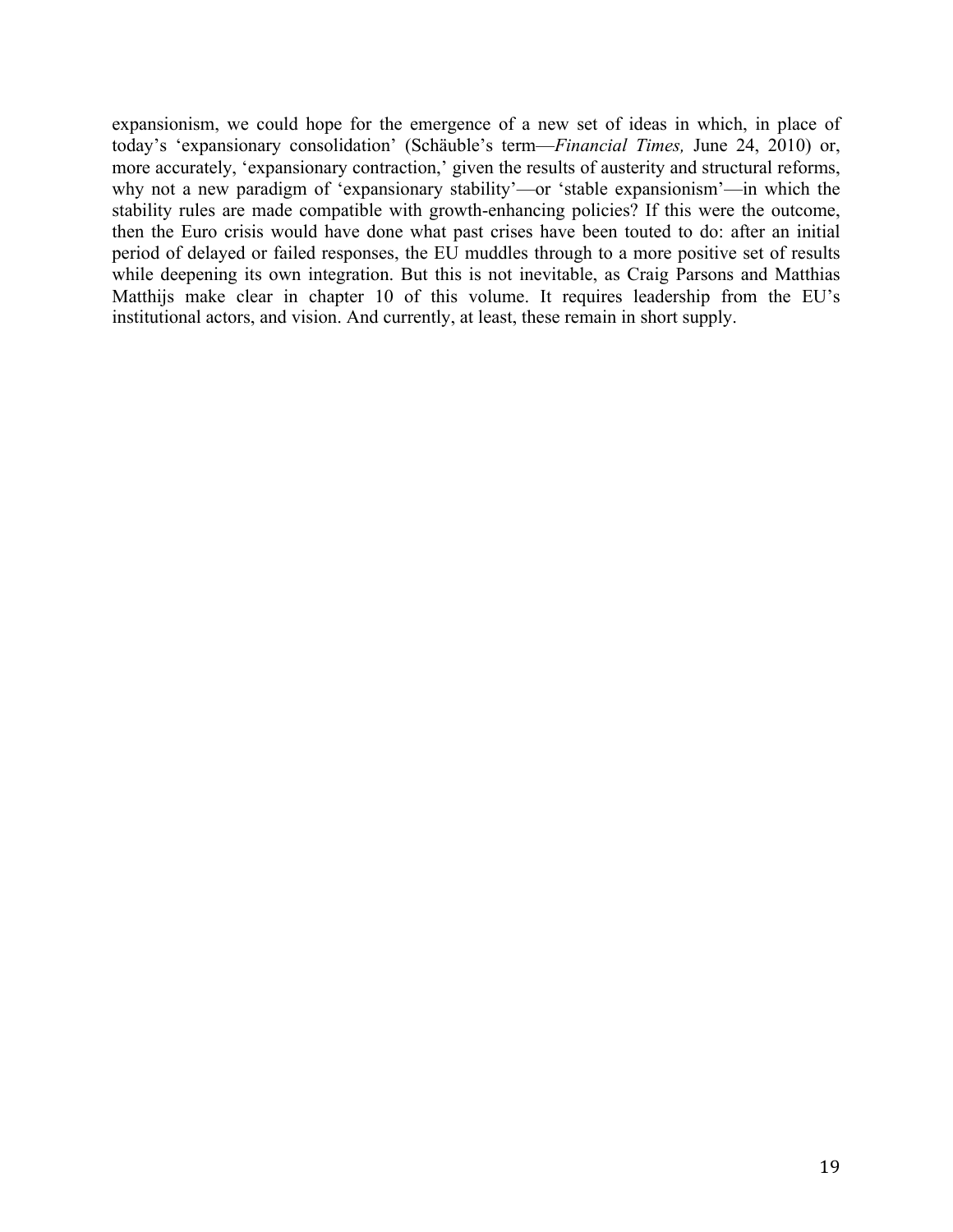#### **BIBLIOGRAPHY**

Armingeon, Klaus and Lucio Baccaro. 2013. "The Sorrows of the Young Euro: Policy Responses to the Sovereign Debt Crisis." In Nancy Bermeo, and Jonas Pontusson, eds. *Coping with Crisis.* New York: Russell Sage Foundation.

Barbier, Jean-Claude. 2008. *La Longue Marche vers l'Europe Sociale*. Paris: PUF.

- Barbier, Cécile. 2012. "La prise d'autorité de la Banque centrale européenne et les dangers démocratiques de la nouvelle gouvernance économique dans l'Union européenne." Research Paper for the *Observatoire Social Européen* no. 9 (November).
- Benz, Arthur, and Yannis Papadopoulos. 2006. *Governance and Democracy.* London: Routledge.
- Blyth, Mark. 2013. *Austerity: The History of a Dangerous Idea.* New York: Oxford University Press.
- Bosco, Anna, and Susannah Verney. 2012. "Electoral Epidemic: The Political Cost of Economic Crisis in Southern Europe, 2010-11." *South European Society and Politics* 17(2): 129- 154.
- Boyer, Robert, and Mario Dehove. 2001. "Du gouvernement économique au gouvernement tout court." *Critique Internationale* no. 11.
- Braun, Benjamin. 2013. "Preparedness, Crisis Management and Policy Change: The Euro Area at the Critical Juncture of 2008-2013." *British Journal of Political and International Relations* (forthcoming).
- Caporaso, James, and Sidney Tarrow.2008. "Polanyi in Brussels: European Institutions and the Embedding of Markets in Society." RECON Online Working Paper 2008/01. Online available at www.reconproject.eu/projectweb/portalproject/RECONWorkingPapers.html
- Council of Europe. 2013. "Safeguarding human rights in times of economic crisis." Issue Paper, November.
- Crespy, Amandine, and Vivien A. Schmidt. 2012. "The Clash of Titans/ The White Knight and the Iron Lady: France, Germany and the Discursive Double Game of EMU Reform." Paper prepared for presentation to the ECSA-Canada Biennal Conference (April 27-28).
- Dalton, Matthew. 2013. "EU Balks at Rule Change That Could Ease Austerity." *Wall Street Journal* (September 24). Online available at http://online.wsj.com/news/articles/SB10001424052702304213904579095481787193644
- Dehousse, Renaud. 2011. "Référendum grec : une irresponsabilité choquante *Telos*." (November 2). Online available at http://www.telos-eu.com/fr/article/referendum-grec-uneirresponsabilite-choquante
- Draghi, Mario. 2011a. "Introductory Statement to the Press Conference (with Q&A)." Frankfurt: ECB (November 3)."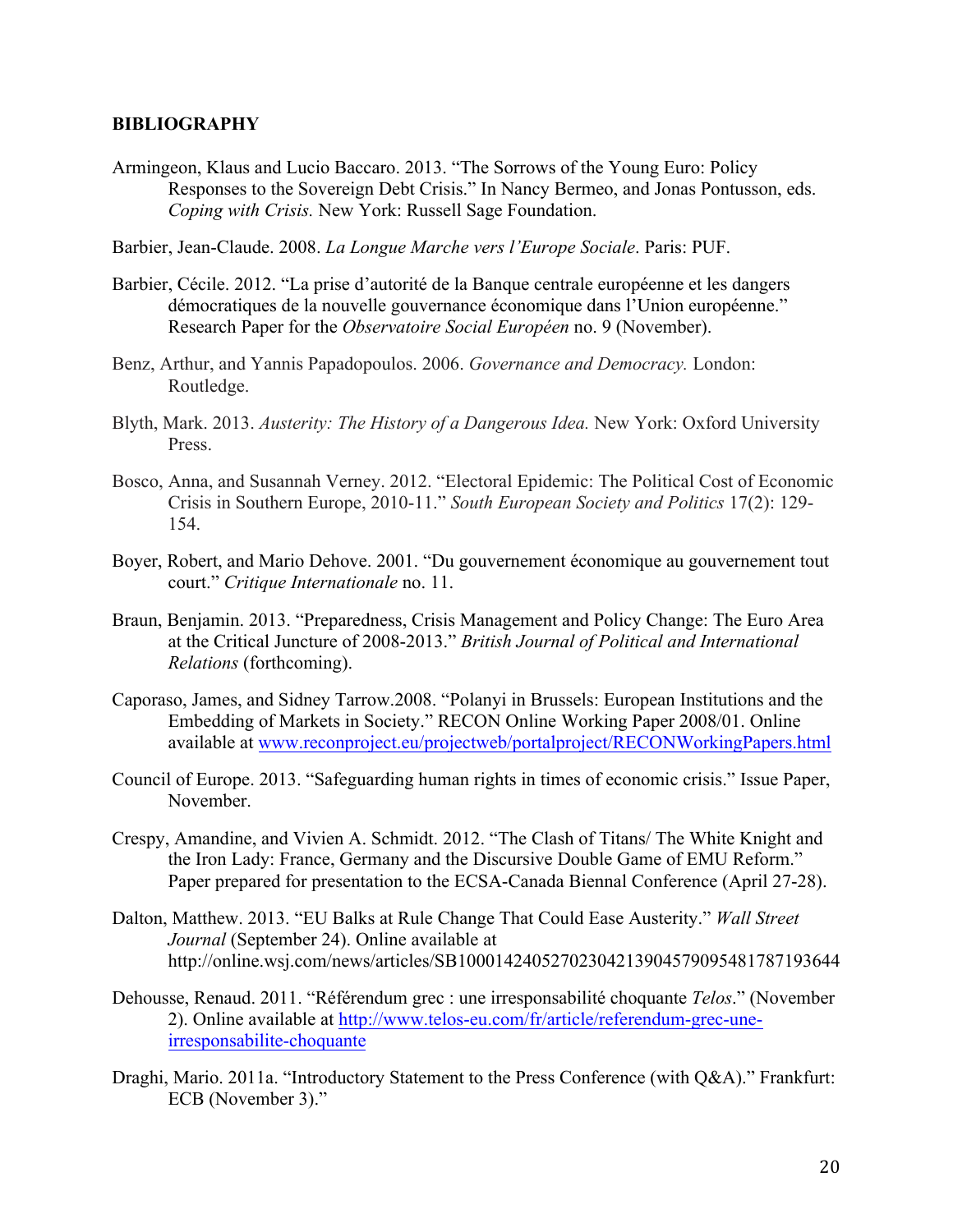- Duchesne, Sophie, Elizabeth Frazer, Florence Haegel, and Virginie Van Ingelgom. 2013. *Citizens' Reactions to Europe Compared: Overlooking Europe*. Basingstoke: Palgrave.
- Dullien, Sebastian, and Ulrike Guerot. 2012). "The Long Shadow of Ordoliberalism: Germany's Approach to the Euro Crisis." *European Council on Foreign Relations*, Policy Brief 49.
- Easton, David. 1965. *A Systems Analysis of Political Life*. New York: Wiley.
- Enderlein, Henrik et al. 2012. *Completing the Euro – A road map towards fiscal union in Europe*. Notre Europe Study No. 92
- Eichengreen, Barry. 2013. "The ECB: A Bridge too Far." *Social Europe Journal* (December). Online available at http://www.social-europe.eu/2013/12/ecbs-bridge-far/
- Euractiv. 2014b. "Germany's Bundesbank opens up to Quantitative Easing." *Euroactiv.com*  (March 26). Online available at http://www.euractiv.com/sections/eurofinance/germanys-bundesbank-opens-quantitative-easing-301143
- Fabbrini, Sergio. 2013. "Intergovernmentalism and its limits: Assessing the European Union's Answer to the Euro Crisis." *Comparative Political Studies* 46(9): 1003-1029.
- Follesdal, Andreas. 2006. "The Legitimacy Deficits of the European Union." *Journal of Political Philosophy* 14(4): 441-68.
- Franklin, Mark, and Cees van der Eijk.2007. "The Sleeping Giant." In Wouter Van der Brug, and Cees. Van der Eijk, eds. *European Elections and Domestic Politics*. Notre Dame: University of Notre Dame Press.
- Habermas, Jürgen. 2011: *Zur Verfassung Europas. Ein Essay*. Berlin: Suhrkamp.
- Héritier, Adrienne, and Dirk Lehmkuhl. 2011. "New Modes of Governance and Democratic Accountability." *Government and Opposition* 46(1): 126-144.
- Hix, Simon .2008. *What's Wrong with the European Union and how to fix it*. Cambridge: Polity Press.
- Hooghe, Liesbeth and Gary Marks. 2009. "A Postfunctionalist Theory of European Integration: From Permissive Consensus to Constraining Dissensus." *British Journal of Political Science* 39 (1): 1-23.
- Höpner, Martin, and Armin Schäfer. 2007. "A New Phase of European Integration: Organized Capitalisms in Post-Ricardian Europe." *MOIFG Discussion Paper* No. 2007/4. Online available at http://ssrn.com/abstract=976162
- International Monetary Fund. 2013. "Greece: Ex Post Evaluation of Exceptional Access under the 2010 Stand-By Arrangement" *IMF Country Report* no. 13/156 (June). Washington D.C.: International Monetary Fund.
- Jones, Erik. 2013a. "The Collapse of the Brussels-Frankfurt Consensus and the Future of the Euro." In Vivien A. Schmidt, and Mark Thatcher, eds. *Resilient Liberalism: European Political Economy through Boom and Bust*. Cambridge: Cambridge University Press.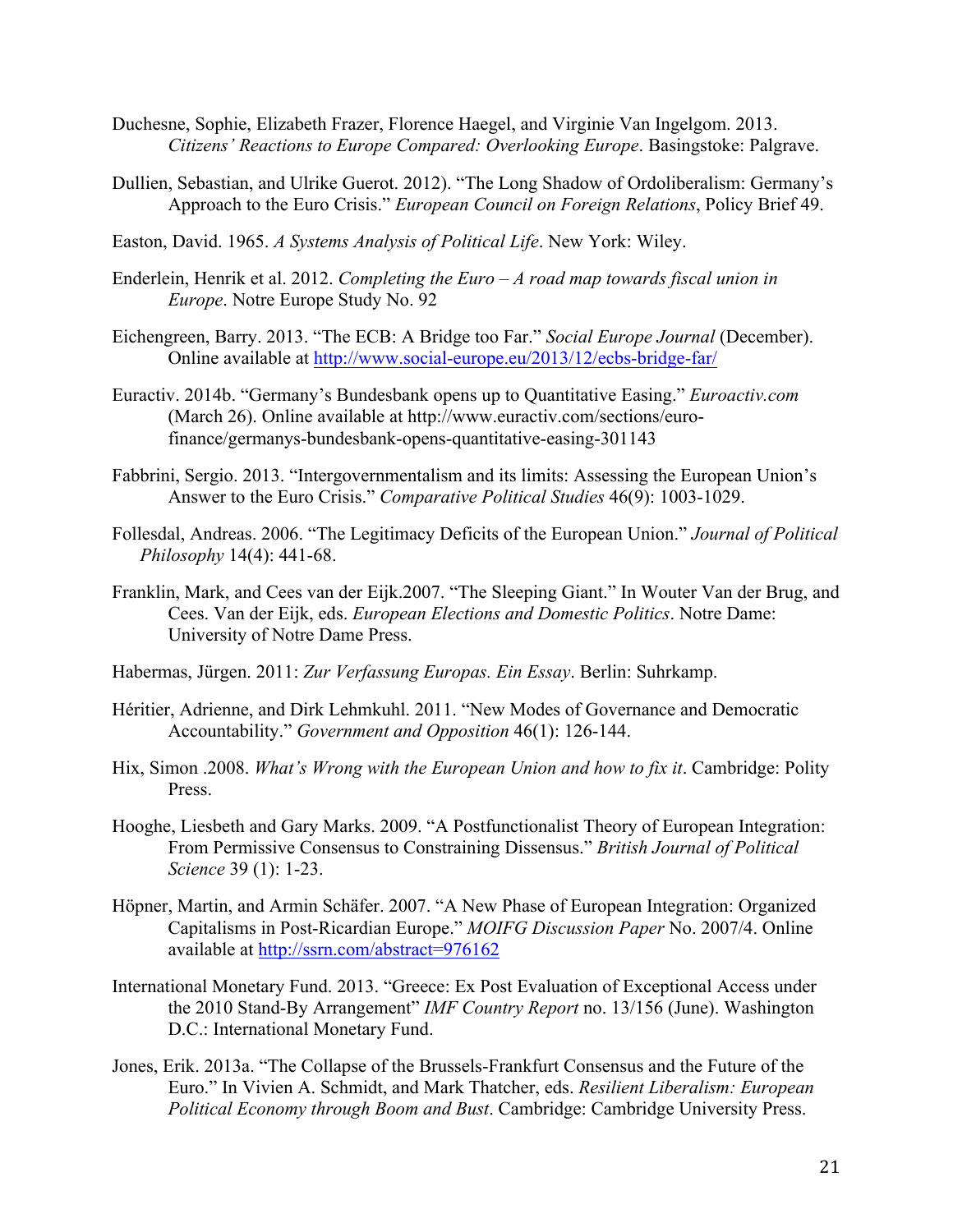- Kriesi, Hanspeter, et al. 2008. *West European Politics in the Age of Globalization*. Cambridge: Cambridge University Press.
- Laffan, Brigid. 2014. "Testing Times: The Growing Primacy of Responsibility in the Euro Area." *West European Politics* (forthcoming).
- Mair, Peter. 2006. "Political Parties and Party Systems." In Paolo Graziano, and Maarten Vink, eds. *Europeanization* Basingstoke: Palgrave Macmillan.
- Mair, Peter. 2013. "Smaghi *vs*. the Parties: Representative Government and Institutional Constraints" In Armin Schäfer, and Wolfgang Streeck, eds. *Politics in the Age of Austerity* Cambridge: Polity.
- Mair, Peter, and Jacques Thomassen. 2010. "Political representation and government in the European Union", *European Journal of Public Policy*, 17: 20-35.
- Majone, Giandomenico.1998. "Europe's Democratic Deficit." *European Law Journal,* 4(1): 5- 28.
- Matthijs, Matthias, and Mark Blyth. 2011. "Why only Germany can fix the euro: Reading Kindleberger in Berlin." *Foreign Affairs* (November 17). Online available at http://www.foreignaffairs.com/print/133968
- Matthijs, Matthias. 2014b. "Mediterranean Blues: The Crisis in Southern Europe," *Journal of Democracy* 25 (1), 101-115
- Moravcsik, Andrew. 2002. "Reassessing Legitimacy in the European Union." *Journal of Common Market Studies* 40 (4): 603-624.
- Novak, Stephanie. 2010. "Decision rules, social norms and the expression of disagreement: the case of qualified-majority voting in the council of the European Union." *Social Science Information* 49(1): 83–97.
- Pérez, Claudi. 2013. "Quién manda en España." *El Pais.com* (December 1). Online available at http://economia.elpais.com/economia/2013/12/01/actualidad/1385930804\_761372.html
- Puetter, Uwe. 2012. "Europe's Deliberative Intergovernmentalism: The Role of the Council and European Council in EU Economic Governance." *Journal of European Public Policy*, 19(2): 161–178.
- Rehn, Olli (2013) "Recovery is Within Reach." Online available at http://blogs.ec.europa.eu/rehn/recovery-is-within-reach/
- Scharpf, Fritz W. 1999. *Governing in Europe*. Oxford: OUP.
- Scharpf, Fritz W. 2012b. "Monetary Union, Fiscal Crisis and the Pre-emption of Democracy." In: Joachim Jens Hesse, ed. *Zeitschrift für Staats- und Europawissenschaften* 9(2): 163- 198.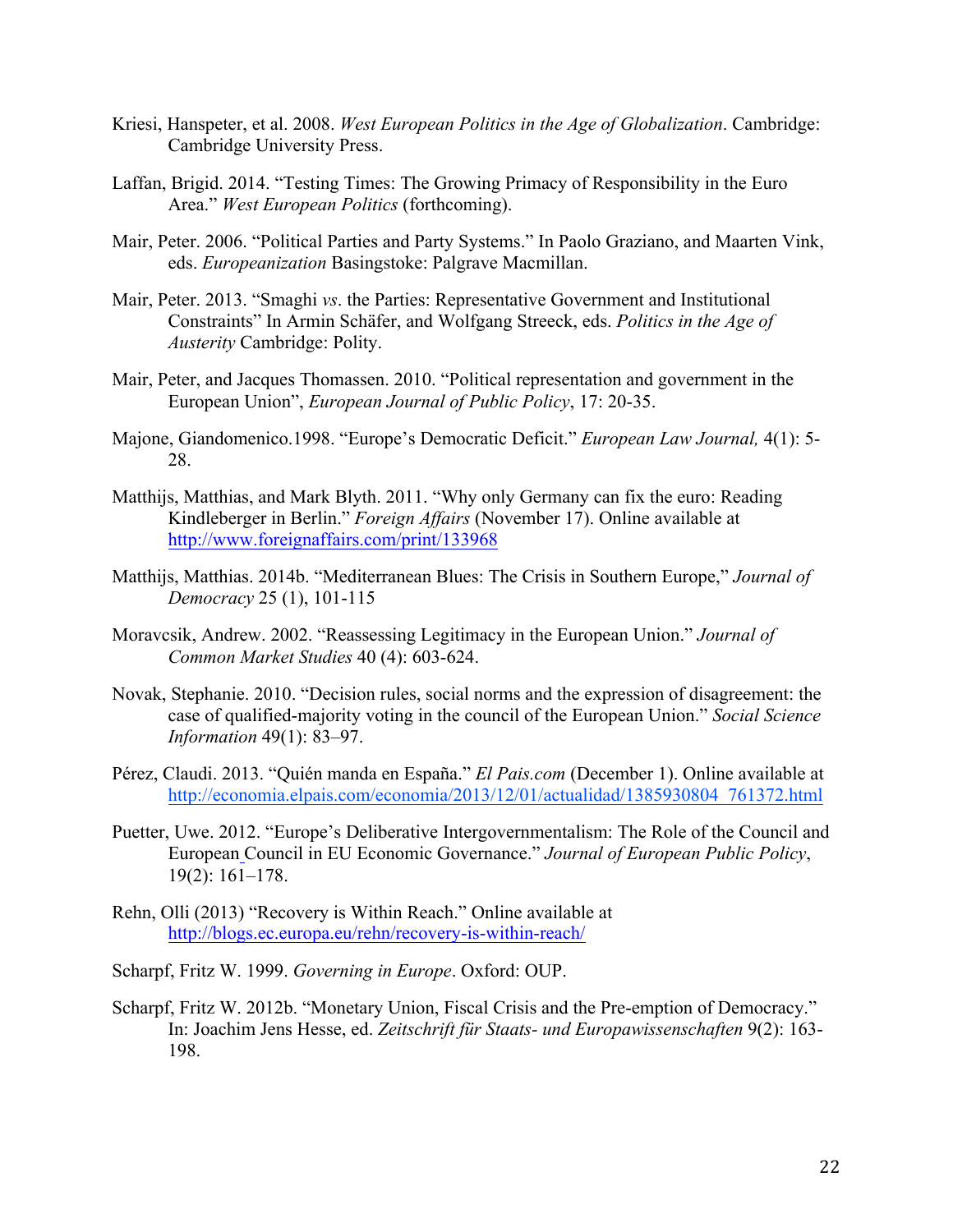- Scharpf, Fritz W. 2013. "Monetary Union, Fiscal Crisis and the Disabling of Democratic Accountability." In Armin Schäfer, and Wolfgang Streeck, eds. *Politics in the Age of Austerity* Cambridge: Polity.
- Scharpf, Fritz W. 2014. "Political Legitimacy in a Non-optimal Currency Area." In Olaf Cramme, and Sara B. Hobolt, eds. *Democratic Politics in a European Union under Stress*. Oxford: Oxford University Press (forthcoming).
- Schelkle, Waltraud. 2014. "The Insurance Potential of a Non-Optimum Currency Area" In Olaf Cramme, and Sara B. Hobolt, eds. *Democratic Politics in a European Union under Stress*. Oxford: Oxford University Press (forthcoming).
- Schmidt, Vivien A. 2013a. "Democracy and Legitimacy in the European Union Revisited: Input, Output *and* 'Throughput.'" *Political Studies* 61(1): 2-22.
- Schmidt, Vivien A. 2013b. "Speaking to the Markets or to the People? A Discursive Institutionalist Analysis of EU Leaders' Discourse during the Eurozone Crisis," *British Journal of Politics and International Relations* 16(1): 188-209.
- Schmidt, Vivien A. 2013c. "In the Light and the Shadow of the Single Currency: European Identity and Citizenship." In Giovanni Moro, ed. *The Single Currency and European Citizenship: Unveiling the Other Side of the Coin*. New York: Bloomsbury.
- Schmidt, Vivien A. 2006. *Democracy in Europe*. Oxford: Oxford University Press.
- Schmidt, Vivien A., and Mark Thatcher. 2013. "Introduction: The Resilience of Neo-Liberal Ideas." In Vivien A. Schmidt, and Mark Thatcher, eds. *Resilient Liberalism: European Political Economy through Boom and Bust*. Cambridge: Cambridge University Press.
- Skidelsky, Robert. 2013. "Austere Illusions." *Social Europe* (May 22). Available online at http://www.social-europe.eu/2013/05/austere-illusions/
- Smismans, Stijn. 2003. "European civil society. Shaped by discourses and institutional interests." *European Law Journal* 9(4): 473–95.
- Taggart, Paul, and Aleks Szczerbiak. 2013. "Coming in from the Cold? Euroscepticism, Government Participation and Party Positions on Europe." *Journal of Common Market Studies* 51(1): 17-37.
- Usherwood, Simon, and Nick Startin. 2013. "Euroscepticism as a Persistent Phenomenon." *Journal of Common Market Studies* 51(1): 1-16.
- Van Rompuy, Herman et al. 2012. "Towards a Genuine Economic and Monetary Union". European Council. (December 5).Available online at http://www.consilium.europa.eu/uedocs/cms\_Data/docs/pressdata/en/ec/134069.pdf
- Wolf, Martin. 2013. *Financial Times* (September 24).
- Zürn, Michael. 2000. "Democratic Governance Beyond the Nation-State." *European Journal of International Relations* 6 (2): 183-221.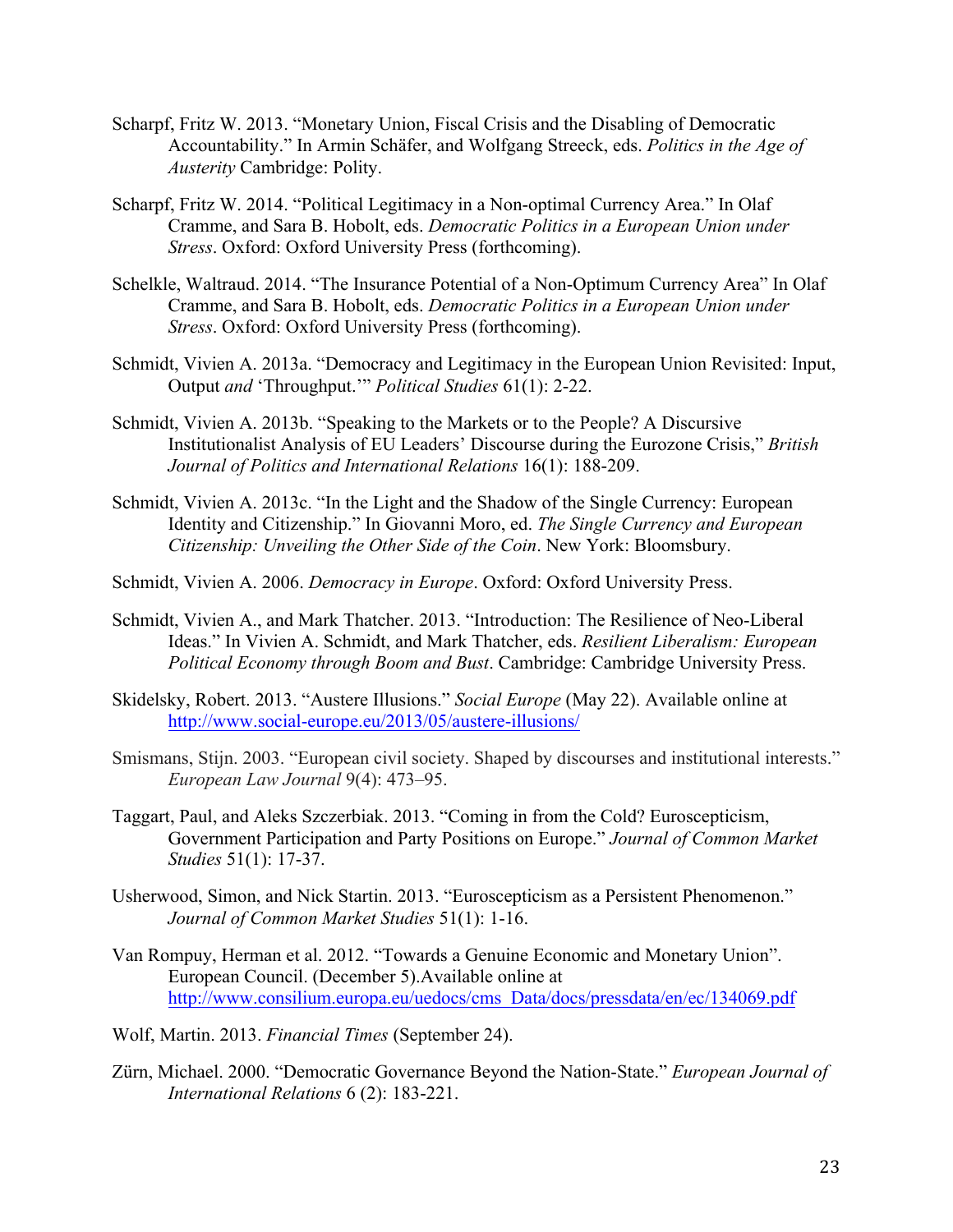# **Endnotes**

<sup>1</sup> E.g., Caporaso, and Tarrow 2008; Majone 1998; Moravcsik 2002 vs. Follesdal 2006; Mair 2006; Hix 2008, and even Majone 2009.

<sup>3</sup> Scharpf 2012b, 2013, 2014; Blyth 2013; Höpner, and Schäfer 2007; Baccaro, and Armingeon 2013.

<sup>4</sup> See, e.g., Kriesi et al. 2008; Mair 2006; Franklin, and van der Eijk 2007; Hooghe, and Marks 2009.

 $5$  Scharpf 2012b; Fabbrini 2013; Schmidt 2013.

<sup>6</sup> The systems approach largely built on that of David Easton (1965).

<sup>7</sup> E.g., Scharpf 1999; Majone 1998.

<sup>8</sup> Scharpf 1999, 2014.

 $\frac{9 \text{ Main of 1333, Z51}}{9 \text{ Main } 2013$ ; Mair, and Thomassen 2010.

<sup>10</sup> Schmidt 2013a; see also Zürn 2000; Benz and Papadopoulos 2006. Note that Easton (1965) uses the term throughput, but limits it to administrative processes.

<sup>11</sup> See, e.g., Heritier and Lehmkuhl 2011; Dehousse 2011; Smismans 2003—and see discussion in Schmidt 2013a.

 $12$  Schmidt 2013a.

 $13$  Schmidt 2013c

<sup>14</sup> Thanks to André Sapir for this comment, made in the wrap-up session of the Conference on "Europe in a Post Crisis World," Center for European Studies, Harvard University (Oct. 31-Nov. 1, 2013).

 $15$  Scharpf 1999, 2012, 2014.

<sup>16</sup> Jones 2013a.<br><sup>17</sup> On Ordo-liberalism, see: Ptak 2009; Dullien, and Guérot 2012; Blyth 2013; Schmidt and Thatcher 2013.

 $18$  See discussion in Nicolas Jabko, chapter 4 in this volume.

<sup>19</sup> See Barbier 2012.

<sup>20</sup> Blyth 2013.

- $21$  See Newman, this volume.
- $22$  Schmidt 2013b.
- <sup>23</sup> See Hopkin, this volume.
- $24$  Eurostat 2013.
- <sup>25</sup> Council of Europe 2013.
- $26$  See, e.g., Skidelsky 2013; Matthijs and Blyth 2011; Wolf 2013.

<sup>27</sup> Enderlein et al. 2012.

- $28$  Scharpf 2013, 2014.
- $29$  See also chapter 2 by Kathleen McNamara in this volume.
- <sup>30</sup> Schelkle 2014.
- $\frac{31}{32}$  Matthijs 2014b.<br> $\frac{32}{32}$  IMF 2013.
- 
- <sup>33</sup> Van Rompuy et al., 2012.

<sup>34</sup> Those contracts pledged even more binding adherence to the rules as well as structural reform where deemed necessary.

 $2$  See, e.g., Barbier 2008.